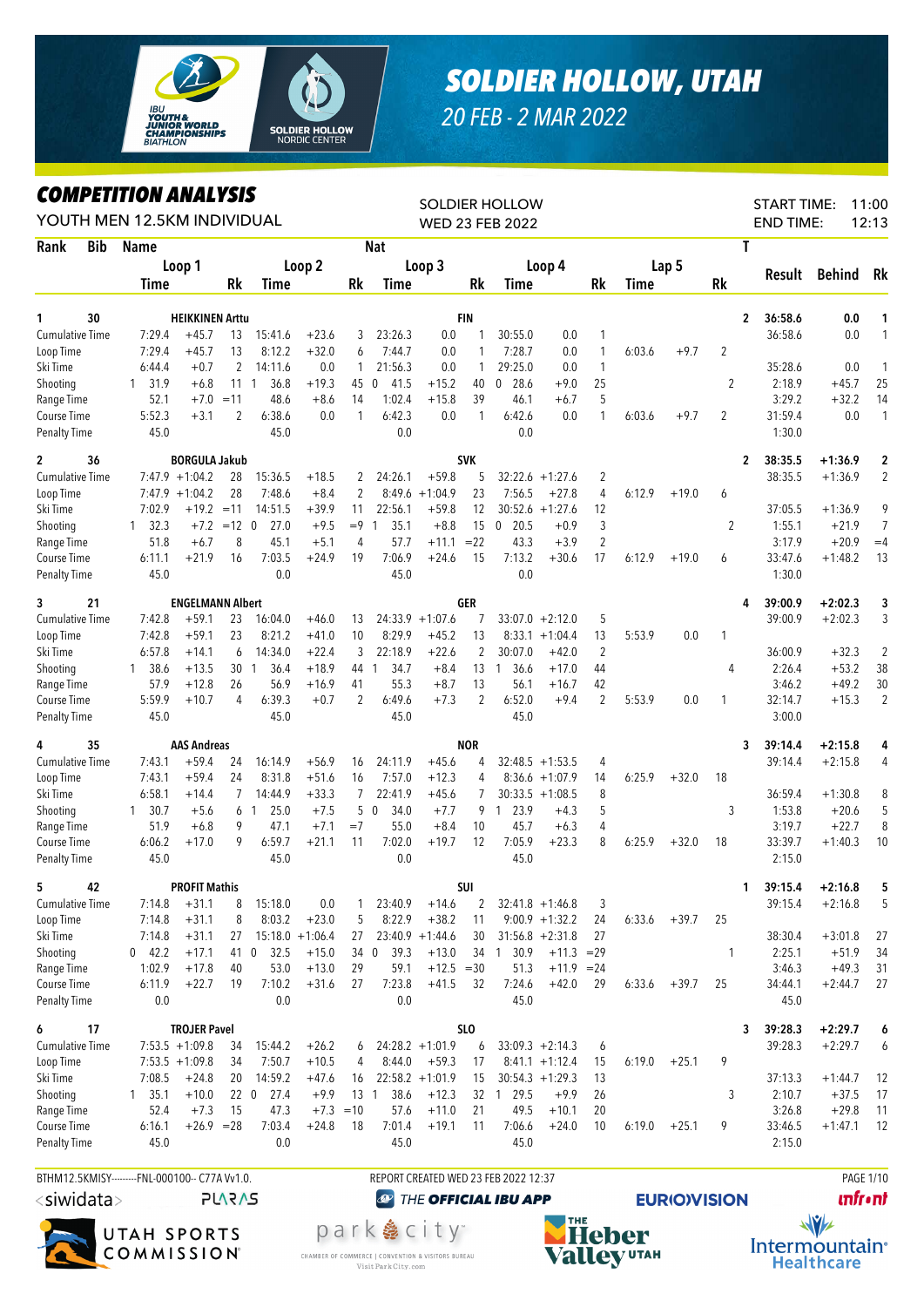| <b>Bib</b><br>Rank                 | <b>Name</b>       |                                          |                 |                      |                                 |                 | <b>Nat</b>             |                              |             |                                              |           |                |        |              |           | T |                    |                        |           |
|------------------------------------|-------------------|------------------------------------------|-----------------|----------------------|---------------------------------|-----------------|------------------------|------------------------------|-------------|----------------------------------------------|-----------|----------------|--------|--------------|-----------|---|--------------------|------------------------|-----------|
|                                    |                   | Loop 1                                   |                 |                      | Loop 2                          |                 |                        | Loop 3                       |             | Loop 4                                       |           |                |        | Lap 5        |           |   | Result             | Behind                 | Rk        |
|                                    | Time              |                                          | Rk              | Time                 |                                 | Rk              | Time                   |                              | Rk          | Time                                         |           | <b>Rk</b>      | Time   |              | <b>Rk</b> |   |                    |                        |           |
|                                    |                   |                                          |                 |                      |                                 |                 |                        |                              |             |                                              |           |                |        |              |           |   |                    |                        |           |
| 48<br>7<br><b>Cumulative Time</b>  |                   | <b>BADACZ Konrad</b><br>$7:46.4 +1:02.7$ |                 |                      |                                 |                 |                        | $25:00.8 + 1:34.5$           | <b>POL</b>  | $33:32.3 + 2:37.3$                           |           |                |        |              |           | 4 | 39:44.3<br>39:44.3 | $+2:45.7$<br>$+2:45.7$ | 7<br>7    |
| Loop Time                          |                   | $7:46.4 +1:02.7$                         | 27<br>27        | 9:23.0               | $17:09.4 + 1:51.4$<br>$+1:42.8$ | 33<br>41        | 7:51.4                 | $+6.7$                       | 13<br>2     | 8:31.5                                       | $+1:02.8$ | 10<br>12       | 6:12.0 | $+18.1$      | 5         |   |                    |                        |           |
| Ski Time                           | 7:01.4            | $+17.7$                                  | 10              | 14:54.4              | $+42.8$                         | 12              | 22:45.8                | $+49.5$                      | 8           | 30:32.3                                      | $+1:07.3$ | 6              |        |              |           |   | 36:44.3            | $+1:15.7$              | 4         |
| Shooting                           | 31.7<br>1         | $+6.6$                                   | $=9$            | 28.0<br>2            | $+10.5$                         | 15              | 30.8<br>$\mathbf{0}$   | $+4.5$                       | 3           | 1 26.9                                       | $+7.3$    | $=15$          |        |              | 4         |   | 1:57.5             | $+24.3$                | 9         |
| Range Time                         | 50.7              | $+5.6$                                   | $=4$            | 48.3                 | $+8.3$                          | $=12$           | 50.8                   | $+4.2$                       | $=$ 3       | 48.1                                         | $+8.7$    | $=14$          |        |              |           |   | 3:17.9             | $+20.9$                | $=4$      |
| Course Time                        | 6:10.7            | $+21.5$                                  | 14              | 7:04.7               | $+26.1$                         | 22              | 7:00.6                 | $+18.3$                      | 10          | 6:58.4                                       | $+15.8$   | 4              | 6:12.0 | $+18.1$      | 5         |   | 33:26.4            | $+1:27.0$              | 8         |
| <b>Penalty Time</b>                | 45.0              |                                          |                 | 1:30.0               |                                 |                 | 0.0                    |                              |             | 45.0                                         |           |                |        |              |           |   | 3:00.0             |                        |           |
| 8<br>28                            |                   | <b>UDAM Mehis</b>                        |                 |                      |                                 |                 |                        |                              | <b>EST</b>  |                                              |           |                |        |              |           | 4 | 39:46.6            | $+2:48.0$              | 8         |
| <b>Cumulative Time</b>             |                   | $7:48.3 +1:04.6$                         | 29              | 16:13.0              | $+55.0$                         | 15              |                        | $25:37.4 +2:11.1$            | 24          | $33:33.1 + 2:38.1$                           |           | 11             |        |              |           |   | 39:46.6            | $+2:48.0$              | 8         |
| Loop Time                          |                   | $7:48.3 +1:04.6$                         | 29              | 8:24.7               | $+44.5$                         | 14              |                        | $9:24.4 +1:39.7$             | 41          | 7:55.7                                       | $+27.0$   | 3              | 6:13.5 | $+19.6$      | 7         |   |                    |                        |           |
| Ski Time                           | 7:03.3            | $+19.6$                                  | 13              | 14:43.0              | $+31.4$                         | 6               | 22:37.4                | $+41.1$                      | 6           | 30:33.1                                      | $+1:08.1$ | $\overline{7}$ |        |              |           |   | 36:46.6            | $+1:18.0$              | 5         |
| Shooting                           | 140.4             | $+15.3$                                  | 36              | 31.8<br>-1           | $+14.3$                         | 33 <sup>2</sup> | 38.2                   | $+11.9$                      | 29          | 33.3<br>$\boldsymbol{0}$                     | $+13.7$   | 34             |        |              | 4         |   | 2:23.8             | $+50.6$                | 32        |
| Range Time                         | 1:00.6            | $+15.5$                                  | $=30$           | 53.8                 | $+13.8$                         | $=32$           | 59.0                   | $+12.4$                      | 29          | 51.8                                         | $+12.4$   | 27             |        |              |           |   | 3:45.2             | $+48.2$                | 27        |
| Course Time                        | 6:02.7            | $+13.5$                                  | 6               | 6:45.9               | $+7.3$                          | 3               | 6:55.4                 | $+13.1$                      | 4           | 7:03.9                                       | $+21.3$   | 7              | 6:13.5 | $+19.6$      | 7         |   | 33:01.4            | $+1:02.0$              | 4         |
| <b>Penalty Time</b>                | 45.0              |                                          |                 | 45.0                 |                                 |                 | 1:30.0                 |                              |             | 0.0                                          |           |                |        |              |           |   | 3:00.0             |                        |           |
| 9<br>12                            |                   | <b>KASKEL Fabian</b>                     |                 |                      |                                 |                 |                        |                              | GER         |                                              |           |                |        |              |           | 4 | 39:48.2            | $+2:49.6$              | 9         |
| <b>Cumulative Time</b>             | 6:43.7            | 0.0                                      | 1               | 15:57.8              | $+39.8$                         | 10              |                        | $24:38.2 +1:11.9$            | 9           | $33:23.4 +2:28.4$                            |           | 8              |        |              |           |   | 39:48.2            | $+2:49.6$              | 9         |
| Loop Time                          | 6:43.7            | 0.0                                      | 1               | 9:14.1               | $+1:33.9$                       | 33              | 8:40.4                 | $+55.7$                      | 16          | $8:45.2 +1:16.5$                             |           | 17             | 6:24.8 | $+30.9$      | 13        |   |                    |                        |           |
| Ski Time                           | 6:43.7            | 0.0                                      | 1               | 14:27.8              | $+16.2$                         | 2               | 22:23.2                | $+26.9$                      | 3           | 30:23.4                                      | $+58.4$   | 4              |        |              |           |   | 36:48.2            | $+1:19.6$              | 6         |
| Shooting                           | 0<br>34.4         | $+9.3$                                   | 19 <sup>2</sup> | 28.1                 | $+10.6$                         | 16              | 34.9<br>$\overline{1}$ | $+8.6$                       | 14          | 32.2<br>$\overline{1}$                       | $+12.6$   | 32             |        |              | 4         |   | 2:09.7             | $+36.5$                | 14        |
| Range Time                         | 54.5              | $+9.4$                                   | 20              | 49.2                 | $+9.2$                          | 16              | 55.1                   |                              | $+8.5 = 11$ | 54.1                                         | $+14.7$   | 34             |        |              |           |   | 3:32.9             | $+35.9$                | 17        |
| Course Time                        | 5:49.2            | 0.0                                      | 1               | 6:54.9               | $+16.3$                         | 7               | 7:00.3                 | $+18.0$                      | 8           | 7:06.1                                       | $+23.5$   | 9              | 6:24.8 | $+30.9$      | 13        |   | 33:15.3            | $+1:15.9$              | 6         |
| <b>Penalty Time</b>                | 0.0               |                                          |                 | 1:30.0               |                                 |                 | 45.0                   |                              |             | 45.0                                         |           |                |        |              |           |   | 3:00.0             |                        |           |
| 40<br>10                           |                   | <b>BETEMPS Nicolo</b> '                  |                 |                      |                                 |                 |                        |                              | ITA         |                                              |           |                |        |              |           | 3 | 39:56.1            | $+2:57.5$              | 10        |
| <b>Cumulative Time</b>             |                   | $7:51.9 +1:08.2$                         | 32              |                      | $16:27.2 + 1:09.2$              | 23              |                        | $24:36.3 +1:10.0$            | 8           | $33:22.4 + 2:27.4$                           |           | 7              |        |              |           |   | 39:56.1            | $+2:57.5$              | 10        |
| Loop Time                          |                   | $7:51.9 +1:08.2$                         | 32              | 8:35.3               | $+55.1$                         | 18              | 8:09.1                 | $+24.4$                      | 5           | 8:46.1                                       | $+1:17.4$ | 18             | 6:33.7 | $+39.8$      | 26        |   |                    |                        |           |
| Ski Time                           | 7:06.9            | $+23.2$                                  | 17              | 14:57.2              | $+45.6$                         | 14              | 23:06.3                | $+1:10.0$                    | 16          | 31:07.4                                      | $+1:42.4$ | 16             |        |              |           |   | 37:41.1            | $+2:12.5$              | 17        |
| Shooting                           | $1 \quad 32.9$    | $+7.8$                                   | $=14$           | 27.0<br>$\mathbf{1}$ | $+9.5$                          | $=9$            | $\mathbf{0}$<br>36.5   | $+10.2$                      | 20          | $\mathbf{1}$<br>48.0                         | $+28.4$   | 57             |        |              | 3         |   | 2:24.5             | $+51.3$                | 33        |
| Range Time                         | 51.2              | $+6.1$                                   | 7               | 47.3                 | $+7.3$                          | $=10$           | 54.0                   | $+7.4$                       | 7           | 46.9                                         | $+7.5$    | 8              |        |              |           |   | 3:19.4             | $+22.4$                | 7         |
| Course Time<br><b>Penalty Time</b> | 6:15.7<br>45.0    | $+26.5$                                  | 27              | 7:03.0<br>45.0       | $+24.4$                         | 16              | 7:15.1<br>0.0          | $+32.8$                      | 23          | 7:14.2<br>45.0                               | $+31.6$   | 20             | 6:33.7 | $+39.8$      | 26        |   | 34:21.7<br>2:15.0  | $+2:22.3$              | 23        |
|                                    |                   |                                          |                 |                      |                                 |                 |                        |                              |             |                                              |           |                |        |              |           |   |                    |                        |           |
| 55<br>11                           |                   | <b>DEMARMELS Silvano</b>                 |                 |                      |                                 |                 |                        |                              | <b>SUI</b>  |                                              |           |                |        |              |           | 3 | 40:03.5            | $+3:04.9$              | 11        |
| <b>Cumulative Time</b>             |                   | $7:52.8$ +1:09.1                         | 33              | 15:43.0              | $+25.0$                         | 4               | 23:53.1                | $+26.8$                      | 3           | $33:28.7 +2:33.7$                            |           | 9              |        |              |           |   | 40:03.5            | $+3:04.9$              | 11        |
| Loop Time                          |                   | $7:52.8$ +1:09.1                         | 33              | 7:50.2               | $+10.0$                         | 3               | 8:10.1                 | $+25.4$<br>$23:08.1 +1:11.8$ | 6           | $9:35.6 + 2:06.9$                            |           | 37             | 6:34.8 | $+40.9 = 28$ |           |   | 37:48.5            | $+2:19.9$              |           |
| Ski Time<br>Shooting               | 7:07.8<br>1, 37.0 | $+24.1$<br>$+11.9$                       | 18              | 14:58.0<br>27.1      | $+46.4$<br>$+9.6$               | 15<br>11        | $\mathbf 0$<br>40.1    | $+13.8$                      | 17<br>38    | $31:13.7 + 1:48.7$<br>$\overline{2}$<br>30.8 | $+11.2$   | 17<br>28       |        |              | 3         |   | 2:15.1             | $+41.9$                | 18        |
| Range Time                         | 56.8              | $+11.7$                                  | 260<br>23       | 48.3                 |                                 | $+8.3 = 12$     | 59.1                   | $+12.5 = 30$                 |             | 52.0                                         | $+12.6$   | $= 28$         |        |              |           |   | 3:36.2             | $+39.2$                | 21<br>21  |
| Course Time                        | 6:11.0            | $+21.8$                                  | 15              | 7:01.9               | $+23.3$                         | 13              | 7:11.0                 | $+28.7$                      | 21          | 7:13.6                                       | $+31.0$   | 18             | 6:34.8 | $+40.9 = 28$ |           |   | 34:12.3            | $+2:12.9$              | 18        |
| <b>Penalty Time</b>                | 45.0              |                                          |                 | 0.0                  |                                 |                 | 0.0                    |                              |             | 1:30.0                                       |           |                |        |              |           |   | 2:15.0             |                        |           |
| 12<br>19                           |                   | <b>VASILEV Konstantin</b>                |                 |                      |                                 |                 |                        |                              | <b>BUL</b>  |                                              |           |                |        |              |           | 4 | 40:06.2            | $+3:07.6$              |           |
| <b>Cumulative Time</b>             |                   | $8:01.0 +1:17.3$                         | 37              |                      | $17:18.7 + 2:00.7$              | 35              |                        | $25:55.4 + 2:29.1$           | 32          | $33:45.3 + 2:50.3$                           |           | 13             |        |              |           |   | 40:06.2            | $+3:07.6$              | -12<br>12 |
| Loop Time                          |                   | $8:01.0 + 1:17.3$                        | 37              |                      | $9:17.7 + 1:37.5$               | 37              | 8:36.7                 | $+52.0$                      | 15          | 7:49.9                                       | $+21.2$   | 2              | 6:20.9 | $+27.0$      | 10        |   |                    |                        |           |
| Ski Time                           | 7:16.0            | $+32.3$                                  | 28              | 15:03.7              | $+52.1 = 18$                    |                 | 22:55.4                | $+59.1$                      | 10          | $30:45.3 +1:20.3$                            |           | 9              |        |              |           |   | 37:06.2            | $+1:37.6$              | 10        |
| Shooting                           | $1 \quad 37.6$    | $+12.5 = 27$ 2                           |                 | 34.1                 | $+16.6 = 35$ 1                  |                 | 35.5                   | $+9.2$                       | 16          | $0$ 25.9                                     | $+6.3$    | 11             |        |              | 4         |   | 2:13.4             | $+40.2$                | 18        |
| Range Time                         | 59.7              | $+14.6$                                  | 28              | 56.7                 | $+16.7$                         | 40              | 58.1                   | $+11.5$                      | 25          | 48.6                                         | $+9.2$    | 17             |        |              |           |   | 3:43.1             | $+46.1$                | 23        |
| Course Time                        | 6:16.3            | $+27.1 = 30$                             |                 | 6:51.0               | $+12.4$                         | 5               | 6:53.6                 | $+11.3$                      | 3           | 7:01.3                                       | $+18.7$   | 6              | 6:20.9 | $+27.0$      | 10        |   | 33:23.1            | $+1:23.7$              | 7         |
| <b>Penalty Time</b>                | 45.0              |                                          |                 | 1:30.0               |                                 |                 | 45.0                   |                              |             | 0.0                                          |           |                |        |              |           |   | 3:00.0             |                        |           |
| 9<br>13                            |                   | <b>KULBIN Jakob</b>                      |                 |                      |                                 |                 |                        |                              | EST         |                                              |           |                |        |              |           | 2 | 40:10.5            | $+3:11.9$              | 13        |
| <b>Cumulative Time</b>             |                   | $8:07.3 +1:23.6$                         | 39              |                      | $16:22.3 + 1:04.3$              | 21              |                        | $25:31.1 + 2:04.8$           | 20          | $33:44.8 + 2:49.8$                           |           | 12             |        |              |           |   | 40:10.5            | $+3:11.9$              | -13       |
| Loop Time                          |                   | $8:07.3 +1:23.6$                         | 39              | 8:15.0               | $+34.8$                         | 9               |                        | $9:08.8 + 1:24.1$            | 35          | 8:13.7                                       | $+45.0$   | 6              | 6:25.7 | $+31.8$      | 17        |   |                    |                        |           |
| Ski Time                           | 7:22.3            | $+38.6$                                  | 36              |                      | $15:37.3 + 1:25.7$              | 35              |                        | $24:01.1 + 2:04.8$           | 33          | $32:14.8 + 2:49.8$                           |           | 32             |        |              |           |   | 38:40.5            | $+3:11.9$              | 28        |
| Shooting                           | 149.1             | $+24.0$                                  |                 | 37.9<br>56 0         | $+20.4 = 46$                    |                 | 48.4<br>-1             | $+22.1$                      | $=50$       | 0, 39.1                                      | $+19.5$   | 50             |        |              | 2         |   | 2:54.6             | $+1:21.4$              | 51        |
| Range Time                         | 1:09.1            | $+24.0$                                  | 54              | 58.0                 | $+18.0$                         | 43              | 1:08.9                 | $+22.3$                      | 50          | 1:00.7                                       | $+21.3$   | 50             |        |              |           |   | 4:16.7             | $+1:19.7$              | 51        |
| Course Time                        | 6:13.2            | $+24.0 = 21$                             |                 | 7:17.0               | $+38.4$                         | 34              | 7:14.9                 | $+32.6$                      | 22          | 7:13.0                                       | $+30.4$   | 15             | 6:25.7 | $+31.8$      | 17        |   | 34:23.8            | $+2:24.4$              | 24        |
| <b>Penalty Time</b>                | 45.0              |                                          |                 | 0.0                  |                                 |                 | 45.0                   |                              |             | 0.0                                          |           |                |        |              |           |   | 1:30.0             |                        |           |



REPORT CREATED WED 23 FEB 2022 12:37

**O THE OFFICIAL IBU APP** park e city<sup>®</sup>

CHAMBER OF COMMERCE | CONVENTION & VISITORS BUREAU<br>Visit Park City.com

**NHE**<br>Valley<sup>utAH</sup>

**EURIO)VISION** 

**PAGE 2/10 unfront**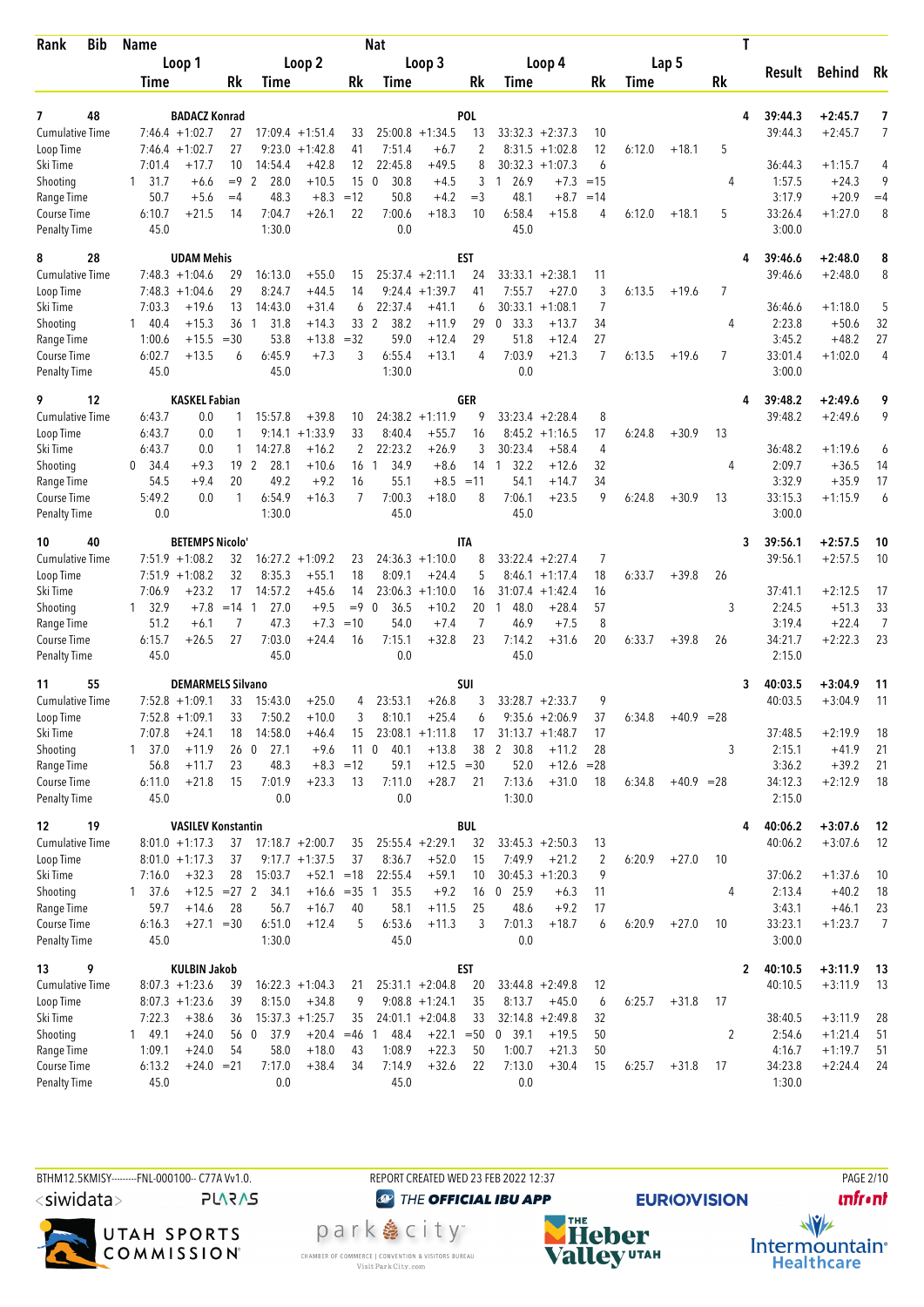| Bib<br>Rank                 | <b>Name</b>      |                          |                 |                        |                                             |          | <b>Nat</b>              |                                       |            |                      |                              |             |        |              |       | T |                   |               |       |
|-----------------------------|------------------|--------------------------|-----------------|------------------------|---------------------------------------------|----------|-------------------------|---------------------------------------|------------|----------------------|------------------------------|-------------|--------|--------------|-------|---|-------------------|---------------|-------|
|                             |                  | Loop 1                   |                 |                        | Loop 2                                      |          |                         | Loop 3                                |            |                      | Loop 4                       |             |        | Lap 5        |       |   |                   |               |       |
|                             | Time             |                          | Rk              | Time                   |                                             | Rk       | Time                    |                                       | Rk         | Time                 |                              | Rk          | Time   |              | Rk    |   | Result            | <b>Behind</b> | Rk    |
|                             |                  |                          |                 |                        |                                             |          |                         |                                       |            |                      |                              |             |        |              |       |   |                   |               |       |
| 41<br>14                    |                  | <b>NAUMANEN Eemi</b>     |                 |                        |                                             |          |                         |                                       | <b>FIN</b> |                      |                              |             |        |              |       | 3 | 40:13.6           | $+3:15.0$     | 14    |
| Cumulative Time             | 7:20.1           | $+36.4$                  | 10              | 15:58.1                | $+40.1$                                     | 11<br>20 |                         | $25:03.9 +1:37.6$<br>$9:05.8 +1:21.1$ | 15<br>34   |                      | $33:47.4 + 2:52.4$           | 15          |        |              |       |   | 40:13.6           | $+3:15.0$     | 14    |
| Loop Time<br>Ski Time       | 7:20.1<br>7:20.1 | $+36.4$<br>$+36.4$       | 10<br>31        | 8:38.0<br>15:13.1      | $+57.8$<br>$+1:01.5$                        | 23       |                         | $23:33.9 +1:37.6$                     | 26         | 8:43.5<br>31:32.4    | $+1:14.8$<br>$+2:07.4$       | 16<br>22    | 6:26.2 | $+32.3$      | 19    |   | 37:58.6           | $+2:30.0$     | 19    |
|                             | 34.9<br>$\Omega$ | $+9.8$                   | 21              | 28.3<br>-1             | $+10.8$                                     | $=18$    | 50.3                    | $+24.0$                               | 53         | 23.4<br>-1           | $+3.8$                       | 4           |        |              | 3     |   | 2:17.0            | $+43.8$       | 23    |
| Shooting<br>Range Time      | 55.9             | $+10.8$                  | 21              | 49.9                   | $+9.9$                                      | 19       | 1:10.2                  | $+23.6$                               | 52         | 48.1                 | $+8.7$                       | $=14$       |        |              |       |   | 3:44.1            | $+47.1$       | 25    |
| Course Time                 | 6:24.2           | $+35.0$                  | 38              | 7:03.1                 | $+24.5$                                     | 17       | 7:10.6                  | $+28.3$                               | 20         | 7:10.4               | $+27.8$                      | 12          | 6:26.2 | $+32.3$      | 19    |   | 34:14.5           | $+2:15.1$     | 20    |
| <b>Penalty Time</b>         | 0.0              |                          |                 | 45.0                   |                                             |          | 45.0                    |                                       |            | 45.0                 |                              |             |        |              |       |   | 2:15.0            |               |       |
| 15<br>62                    |                  | <b>FREY Isak</b>         |                 |                        |                                             |          |                         |                                       | <b>NOR</b> |                      |                              |             |        |              |       | 5 | 40:15.3           | $+3:16.7$     | 15    |
| <b>Cumulative Time</b>      |                  | $7:46.3 +1:02.6$         | 26              | 16:11.4                | $+53.4$                                     | 14       |                         | $25:36.0 + 2:09.7$                    | 23         |                      | $34:07.3 + 3:12.3$           | 20          |        |              |       |   | 40:15.3           | $+3:16.7$     | 15    |
| Loop Time                   |                  | $7:46.3 +1:02.6$         | 26              | 8:25.1                 | $+44.9$                                     | 15       | 9:24.6                  | $+1:39.9$                             | 42         | 8:31.3               | $+1:02.6$                    | 11          | 6:08.0 | $+14.1$      | 3     |   |                   |               |       |
| Ski Time                    | 7:01.3           | $+17.6$                  | 9               | 14:41.4                | $+29.8$                                     | 5        | 22:36.0                 | $+39.7$                               | 5          | 30:22.3              | $+57.3$                      | 3           |        |              |       |   | 36:30.3           | $+1:01.7$     | 3     |
| Shooting                    | 29.4<br>1.       | $+4.3$                   |                 | 26.5<br>4 1            | $+9.0$                                      | 8        | $\overline{2}$<br>34.2  | $+7.9$                                | $=10$      | 25.1<br>-1           | $+5.5$                       | 9           |        |              | 5     |   | 1:55.3            | $+22.1$       | 8     |
| Range Time                  | 52.1             | $+7.0$                   | $=11$           | 47.1                   | $+7.1$                                      | $=7$     | 54.8                    | $+8.2$                                | 9          | 47.0                 | $+7.6$                       | 9           |        |              |       |   | 3:21.0            | $+24.0$       | 9     |
| Course Time                 | 6:09.2           | $+20.0$                  | 13              | 6:53.0                 | $+14.4$                                     | 6        | 6:59.8                  | $+17.5$                               | 7          | 6:59.3               | $+16.7$                      | 5           | 6:08.0 | $+14.1$      | 3     |   | 33:09.3           | $+1:09.9$     | 5     |
| <b>Penalty Time</b>         | 45.0             |                          |                 | 45.0                   |                                             |          | 1:30.0                  |                                       |            | 45.0                 |                              |             |        |              |       |   | 3:45.0            |               |       |
| 16<br>15                    |                  | <b>ULLMANN Felix</b>     |                 |                        |                                             |          |                         |                                       | SUI        |                      |                              |             |        |              |       | 3 | 40:15.6           | $+3:17.0$     | 16    |
| <b>Cumulative Time</b>      | 7:08.1           | $+24.4$                  | 5               | 15:44.4                | $+26.4$                                     | 7        |                         | $25:42.5 + 2:16.2$                    | 26         |                      | $33:50.1 + 2:55.1$           | 17          |        |              |       |   | 40:15.6           | $+3:17.0$     | 16    |
| Loop Time                   | 7:08.1           | $+24.4$                  | 5               | 8:36.3                 | $+56.1$                                     | 19       |                         | $9:58.1 + 2:13.4$                     | 49         | 8:07.6               | $+38.9$                      | 5           | 6:25.5 | $+31.6$      | 15    |   |                   |               |       |
| Ski Time                    | 7:08.1           | $+24.4$                  | 19              | 14:59.4                | $+47.8$                                     | 17       |                         | $23:27.5 +1:31.2$                     | 24         | $31:35.1 + 2:10.1$   |                              | 23          |        |              |       |   | 38:00.6           | $+2:32.0$     | 21    |
| Shooting                    | $0\quad 41.4$    | $+16.3$                  | $= 38$          | 24.5<br>-1             | $+7.0$                                      | 4        | 2<br>47.4               | $+21.1$                               | 49         | $\mathbf{0}$<br>26.2 | $+6.6$                       | $=12$       |        |              | 3     |   | 2:19.7            | $+46.5$       | $=26$ |
| Range Time                  | 1:00.8           | $+15.7$                  | 33              | 47.2                   | $+7.2$                                      | 9        | 1:09.4                  | $+22.8$                               | 51         | 48.2                 | $+8.8$                       | 16          |        |              |       |   | 3:45.6            | $+48.6$       | 28    |
| Course Time                 | 6:07.3           | $+18.1$                  | 10              | 7:04.1                 | $+25.5$                                     | 21       | 7:18.7                  | $+36.4$                               | 29         | 7:19.4               | $+36.8$                      | 25          | 6:25.5 | $+31.6$      | 15    |   | 34:15.0           | $+2:15.6$     | 21    |
| <b>Penalty Time</b>         | 0.0              |                          |                 | 45.0                   |                                             |          | 1:30.0                  |                                       |            | 0.0                  |                              |             |        |              |       |   | 2:15.0            |               |       |
| 26<br>17                    |                  | <b>DOMES Andreas</b>     |                 |                        |                                             |          |                         |                                       | <b>AUT</b> |                      |                              |             |        |              |       | 3 | 40:19.5           | $+3:20.9$     | 17    |
| Cumulative Time             | 7:02.9           | $+19.2$                  | 3               | 15:56.2                | $+38.2$                                     | 9        |                         | $24:52.8 +1:26.5$                     | 10         |                      | $33:47.2 + 2:52.2$           | 14          |        |              |       |   | 40:19.5           | $+3:20.9$     | 17    |
| Loop Time                   | 7:02.9           | $+19.2$                  | 3               | 8:53.3                 | $+1:13.1$                                   | 25       |                         | $8:56.6 +1:11.9$                      | 28         | 8:54.4               | $+1:25.7$                    | 22          | 6:32.3 | $+38.4 = 22$ |       |   |                   |               |       |
| Ski Time                    | 7:02.9           | $+19.2$                  | $=11$           | 15:11.2                | $+59.6$                                     | 22       | 23:22.8                 | $+1:26.5$                             | 22         |                      | $31:32.2 + 2:07.2$           | 21          |        |              |       |   | 38:04.5           | $+2:35.9$     | 23    |
| Shooting                    | $0$ 28.7         | $+3.6$                   | 3               | 28.9<br>$\overline{1}$ | $+11.4$                                     | 20       | 31.8<br>1               | $+5.5$                                | 6          | 25.3<br>$\mathbf{1}$ | $+5.7$                       | 10          |        |              | 3     |   | 1:55.0            | $+21.8$       | 6     |
| Range Time                  | 50.7             | $+5.6$                   | $=4$            | 54.2                   | $+14.2$                                     | 35       | 56.3                    | $+9.7$                                | $=17$      | 49.2                 | $+9.8$                       | 19          |        |              |       |   | 3:30.4            | $+33.4$       | 15    |
| Course Time                 | 6:12.2           | $+23.0$                  | 20              | 7:14.1                 | $+35.5$                                     | 30       | 7:15.3                  | $+33.0$                               | 24         | 7:20.2               | $+37.6$                      | 26          | 6:32.3 | $+38.4$      | $=22$ |   | 34:34.1           | $+2:34.7$     | 25    |
| <b>Penalty Time</b>         | 0.0              |                          |                 | 45.0                   |                                             |          | 45.0                    |                                       |            | 45.0                 |                              |             |        |              |       |   | 2:15.0            |               |       |
| 18<br>59                    |                  | <b>MATUSIK Hubert</b>    |                 |                        |                                             |          |                         |                                       | <b>POL</b> |                      |                              |             |        |              |       | 1 | 40:20.2           | $+3:21.6$     | 18    |
| <b>Cumulative Time</b>      |                  | $8:22.4$ +1:38.7         | 43              | 16:44.6                | $+1:26.6$                                   | 27       |                         | $25:29.1 + 2:02.8$                    | 19         | 33:47.9              | $+2:52.9$                    | 16          |        |              |       |   | 40:20.2           | $+3:21.6$     | 18    |
| Loop Time                   |                  | $8:22.4 +1:38.7$         | 43              | 8:22.2                 | $+42.0$                                     | 11       | 8:44.5                  | $+59.8$                               | 18         | 8:18.8               | $+50.1$                      | 9           | 6:32.3 | $+38.4 = 22$ |       |   |                   |               |       |
| Ski Time                    | 7:37.4           | $+53.7$                  | 51              |                        | $15:59.6 + 1:48.0$                          | 48       |                         | $24:44.1 + 2:47.8$                    | 47         |                      | $33:02.9 + 3:37.9$           | 42          |        |              |       |   | 39:35.2           | $+4:06.6$     | 39    |
| Shooting                    | 147.7            | $+22.6$                  | 54              | 31.3<br>$\overline{0}$ | $+13.8$                                     | 31       | 48.4<br>$\mathbf{0}$    | $+22.1$                               | $= 50$     | $0$ 28.5             | $+8.9$                       | $=22$       |        |              | 1     |   | 2:36.1            | $+1:02.9$     | 42    |
| Range Time<br>Course Time   | 1:08.5<br>6:28.9 | $+23.4$<br>$+39.7$       | 53<br>44        | 52.7<br>7:29.5         | $+12.7$<br>$+50.9$                          | 26<br>43 | 1:08.2<br>7:36.3        | $+21.6$                               | 49         | 49.6<br>7:29.2       | $+10.2$<br>$+46.6$           | 21<br>35    | 6:32.3 | $+38.4 = 22$ |       |   | 3:59.0<br>35:36.2 | $+1:02.0$     | 39    |
| Penalty Time                | 45.0             |                          |                 | 0.0                    |                                             |          | 0.0                     | $+54.0$                               | 44         | 0.0                  |                              |             |        |              |       |   | 45.0              | $+3:36.8$     | 37    |
|                             |                  |                          |                 |                        |                                             |          |                         |                                       |            |                      |                              |             |        |              |       |   |                   |               |       |
| 19<br>27                    |                  | <b>LEGOVIC Matija</b>    |                 |                        |                                             |          |                         |                                       | <b>CRO</b> |                      |                              |             |        |              |       | 4 | 40:24.6           | $+3:26.0$     | 19    |
| Cumulative Time             | 7:05.4           | $+21.7$                  | 4               |                        | $16:25.8 + 1:07.8$                          | 22       |                         | $25:10.9 + 1:44.6$                    | 17         |                      | $33:59.0 + 3:04.0$           | 19          |        |              |       |   | 40:24.6           | $+3:26.0$     | 19    |
| Loop Time                   | 7:05.4           | $+21.7$                  | 4               |                        | $9:20.4 +1:40.2$                            | 39       |                         | $8:45.1 +1:00.4$                      | 20         |                      | $8:48.1 + 1:19.4$            | 19          | 6:25.6 | $+31.7$      | 16    |   |                   |               |       |
| Ski Time                    | 7:05.4           | $+21.7 = 15$             |                 | 14:55.8                | $+44.2$                                     | 13       | 22:55.9                 | $+59.6$                               | 11         |                      | $30:59.0 +1:34.0$            | 14          |        |              |       |   | 37:24.6           | $+1:56.0$     | -14   |
| Shooting                    | $0$ 31.6         | $+6.5$                   |                 | 8 2<br>29.8            | $+12.3$                                     |          | 27 <sub>1</sub><br>32.1 | $+5.8$                                |            | 26.9<br>7 1          |                              | $+7.3 = 15$ |        |              | 4     |   | 2:00.6            | $+27.4$       | 10    |
| Range Time                  | 52.1             | $+7.0 = 11$              | 23              | 53.8                   | $+13.8 = 32$                                |          | 55.1                    | $+8.5 = 11$<br>$+22.7$                |            | 47.7                 |                              | $+8.3 = 12$ |        |              |       |   | 3:28.7            | $+31.7$       | 13    |
| Course Time<br>Penalty Time | 6:13.3<br>0.0    | $+24.1$                  |                 | 6:56.6<br>1:30.0       | $+18.0$                                     | 8        | 7:05.0<br>45.0          |                                       | 14         | 7:15.4<br>45.0       | $+32.8$                      | 21          | 6:25.6 | $+31.7$      | 16    |   | 33:55.9<br>3:00.0 | $+1:56.5$     | 15    |
|                             |                  |                          |                 |                        |                                             |          |                         |                                       |            |                      |                              |             |        |              |       |   |                   |               |       |
| 20<br>25                    |                  | <b>PIRCHER Christoph</b> |                 |                        |                                             |          |                         |                                       | <b>ITA</b> |                      |                              |             |        |              |       | 3 | 40:32.6           | $+3:34.0$     | 20    |
| <b>Cumulative Time</b>      | 7:13.9           | $+30.2$                  | 7 <sup>7</sup>  | 15:59.4                | $+41.4$                                     | 12       |                         | $25:41.7 + 2:15.4$                    | 25         |                      | $33:57.5 + 3:02.5$           | 18          |        |              |       |   | 40:32.6           | $+3:34.0$     | 20    |
| Loop Time<br>Ski Time       | 7:13.9<br>7:13.9 | $+30.2$<br>$+30.2$       | 7<br>25         |                        | $8:45.5 +1:05.3$<br>$15:14.4 + 1:02.8 = 24$ | 23       |                         | $9:42.3 +1:57.6$<br>$23:26.7 +1:30.4$ | 44         | 8:15.8               | $+47.1$<br>$31:42.5 +2:17.5$ | 7<br>25     | 6:35.1 | $+41.2$      | 30    |   | 38:17.6           | $+2:49.0$     | 25    |
| Shooting                    | 0, 34.6          | $+9.5$                   | 20 <sub>1</sub> | 29.6                   | $+12.1$ = 25 2                              |          | 36.7                    | $+10.4$                               | 23<br>21   | $0$ 26.5             | $+6.9$                       | 14          |        |              | 3     |   | 2:07.7            | $+34.5$       | 13    |
| Range Time                  | 54.0             | $+8.9$                   | 18              | 50.6                   | $+10.6$                                     | 22       | 56.2                    | $+9.6 = 15$                           |            | 47.4                 | $+8.0$                       | 10          |        |              |       |   | 3:28.2            | $+31.2$       | 12    |
| Course Time                 | 6:19.9           | $+30.7$                  | 35              | 7:09.9                 | $+31.3$                                     | 26       | 7:16.1                  | $+33.8$                               | 26         | 7:28.4               | $+45.8$                      | 33          | 6:35.1 | $+41.2$      | 30    |   | 34:49.4           | $+2:50.0$     | 28    |
| <b>Penalty Time</b>         | 0.0              |                          |                 | 45.0                   |                                             |          | 1:30.0                  |                                       |            | 0.0                  |                              |             |        |              |       |   | 2:15.0            |               |       |
|                             |                  |                          |                 |                        |                                             |          |                         |                                       |            |                      |                              |             |        |              |       |   |                   |               |       |



REPORT CREATED WED 23 FEB 2022 12:37

CHAMBER OF COMMERCE | CONVENTION & VISITORS BUREAU<br>Visit Park City.com

**O THE OFFICIAL IBU APP** park e city<sup>®</sup>

PAGE 3/10





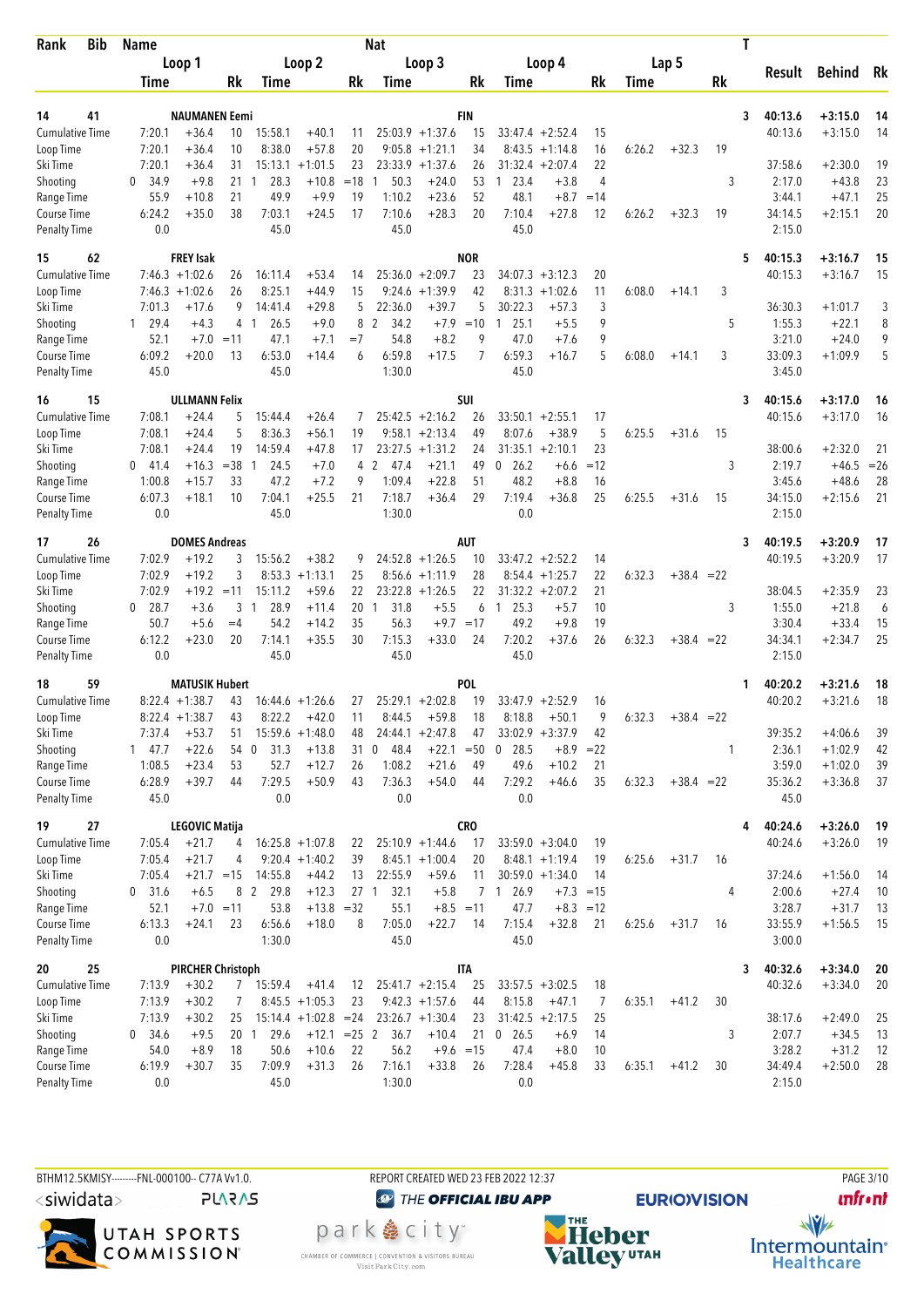| Bib<br>Rank                 | <b>Name</b>      |                             |        |                        |                    |              | <b>Nat</b>                 |                    |            |                                        |          |        |         | T         |                   |                    |          |
|-----------------------------|------------------|-----------------------------|--------|------------------------|--------------------|--------------|----------------------------|--------------------|------------|----------------------------------------|----------|--------|---------|-----------|-------------------|--------------------|----------|
|                             |                  | Loop 1                      |        |                        | Loop 2             |              |                            | Loop 3             |            | Loop 4                                 |          |        | Lap 5   |           |                   |                    |          |
|                             | Time             |                             | Rk     | Time                   |                    | Rk           | <b>Time</b>                |                    | Rk         | Time                                   | Rk       | Time   |         | <b>Rk</b> | Result            | Behind             | Rk       |
|                             |                  |                             |        |                        |                    |              |                            |                    |            |                                        |          |        |         |           |                   |                    |          |
| 21<br>23                    |                  | <b>SUCHODOLSKI Fabian</b>   |        |                        |                    |              |                            |                    | <b>POL</b> |                                        |          |        |         | 4         | 41:02.9           | $+4:04.3$          | 21       |
| <b>Cumulative Time</b>      |                  | $7:55.4 +1:11.7$            | 35     |                        | $17:24.1 + 2:06.1$ | 38           |                            | $25:34.5 + 2:08.2$ | 21         | $34:38.5 + 3:43.5$                     | 22       |        |         |           | 41:02.9           | $+4:04.3$          | 21       |
| Loop Time                   |                  | $7:55.4 +1:11.7$<br>$+26.7$ | 35     |                        | $9:28.7 +1:48.5$   | 42           | 8:10.4                     | $+25.7$            | 7          | 9:04.0<br>$+1:35.3$                    | 26       | 6:24.4 | $+30.5$ | 12        |                   |                    |          |
| Ski Time                    | 7:10.4           |                             | $= 22$ | 15:09.1                | $+57.5$            | 21           |                            | $23:19.5 + 1:23.2$ | 19         | 31:38.5<br>$+2:13.5$                   | 24       |        |         |           | 38:02.9           | $+2:34.3$          | 22       |
| Shooting                    | $1 \quad 35.2$   | $+10.1$<br>$+9.0$           | 19     | 29.6<br>23 2<br>52.3   | $+12.1$<br>$+12.3$ | $= 25$<br>24 | 42.2<br>$\Omega$<br>1:02.6 | $+15.9$            | 41         | 1 38.5<br>$+18.9$<br>1:01.2<br>$+21.8$ | $=47$    |        |         | 4         | 2:25.7<br>3:50.2  | $+52.5$<br>$+53.2$ | 36<br>34 |
| Range Time<br>Course Time   | 54.1<br>6:16.3   | $+27.1 = 30$                |        | 7:06.4                 | $+27.8$            | 24           | 7:07.8                     | $+16.0$<br>$+25.5$ | 40<br>16   | 7:17.8<br>$+35.2$                      | 51<br>24 | 6:24.4 | $+30.5$ | 12        | 34:12.7           | $+2:13.3$          | 19       |
| <b>Penalty Time</b>         | 45.0             |                             |        | 1:30.0                 |                    |              | 0.0                        |                    |            | 45.0                                   |          |        |         |           | 3:00.0            |                    |          |
| 22<br>16                    |                  | <b>FEDREHEIM Stian</b>      |        |                        |                    |              |                            |                    | <b>NOR</b> |                                        |          |        |         | 5         | 41:14.7           | $+4:16.1$          | 22       |
| <b>Cumulative Time</b>      |                  | $7:50.1 + 1:06.4$           | 30     |                        | $17:05.6 + 1:47.6$ | 31           |                            | $25:57.8 + 2:31.5$ | 33         | $34:49.7 + 3:54.7$                     | 23       |        |         |           | 41:14.7           | $+4:16.1$          | 22       |
| Loop Time                   |                  | $7:50.1 + 1:06.4$           | 30     | 9:15.5                 | $+1:35.3$          | 35           |                            | $8:52.2 +1:07.5$   | 27         | $+1:23.2$<br>8:51.9                    | 21       | 6:25.0 | $+31.1$ | 14        |                   |                    |          |
| Ski Time                    | 7:05.1           | $+21.4$                     | 14     | 14:50.6                | $+39.0$            | 9            |                            | $22:57.8 + 1:01.5$ | 14         | 31:04.7<br>$+1:39.7$                   | 15       |        |         |           | 37:29.7           | $+2:01.1$          | 15       |
| Shooting                    | 1 31.7           | $+6.6$                      | $=9$   | $\overline{2}$<br>17.5 | 0.0                | 1            | 31.1<br>1                  | $+4.8$             | 4          | 30.9<br>$+11.3$<br>$\mathbf{1}$        | $=29$    |        |         | 5         | 1:51.4            | $+18.2$            | 3        |
| Range Time                  | 51.0             | $+5.9$                      | 6      | 40.0                   | 0.0                | 1            | 51.4                       | $+4.8$             | 5          | 50.3<br>$+10.9$                        | 23       |        |         |           | 3:12.7            | $+15.7$            | 3        |
| Course Time                 | 6:14.1           | $+24.9$                     | 25     | 7:05.5                 | $+26.9$            | 23           | 7:15.8                     | $+33.5$            | 25         | 7:16.6<br>$+34.0$                      | 23       | 6:25.0 | $+31.1$ | 14        | 34:17.0           | $+2:17.6$          | 22       |
| Penalty Time                | 45.0             |                             |        | 1:30.0                 |                    |              | 45.0                       |                    |            | 45.0                                   |          |        |         |           | 3:45.0            |                    |          |
| 23<br>50                    |                  | <b>KEHVA Mark-Markos</b>    |        |                        |                    |              |                            |                    | <b>EST</b> |                                        |          |        |         | 3         | 41:22.7           | $+4:24.1$          | 23       |
| <b>Cumulative Time</b>      | 7:30.4           | $+46.7$                     | 14     | 15:43.4                | $+25.4$            | 5            |                            | $25:48.1 + 2:21.8$ | 28         | $35:00.4 +4:05.4$                      | 25       |        |         |           | 41:22.7           | $+4:24.1$          | 23       |
| Loop Time                   | 7:30.4           | $+46.7$                     | 14     | 8:13.0                 | $+32.8$            | 7            |                            | $10:04.7 +2:20.0$  | 51         | 9:12.3<br>$+1:43.6$                    | 29       | 6:22.3 | $+28.4$ | 11        |                   |                    |          |
| Ski Time                    | 7:30.4           | $+46.7$                     | 43     |                        | $15:43.4 + 1:31.8$ | 38           |                            | $24:18.1 + 2:21.8$ | 40         | $32:45.4 + 3:20.4$                     | 39       |        |         |           | 39:07.7           | $+3:39.1$          | 32       |
| Shooting                    | 0, 39.1          | $+14.0$                     | $= 31$ | $\mathbf{0}$<br>31.5   | $+14.0$            | 32 2         | 40.0                       | $+13.7$            | 37         | 30.2<br>$+10.6$<br>$\mathbf{1}$        | 27       |        |         | 3         | 2:21.0            | $+47.8$            | 28       |
| Range Time                  | 1:02.8           | $+17.7$                     | 39     | 53.3                   | $+13.3$            | 30           | 1:01.7                     | $+15.1$            | 36         | 51.6<br>$+12.2$                        | 26       |        |         |           | 3:49.4            | $+52.4$            | 33       |
| Course Time                 | 6:27.6           | $+38.4$                     | 43     | 7:19.7                 | $+41.1$            | 35           | 7:33.0                     | $+50.7$            | 41         | 7:35.7<br>$+53.1$                      | 41       | 6:22.3 | $+28.4$ | 11        | 35:18.3           | $+3:18.9$          | 33       |
| <b>Penalty Time</b>         | 0.0              |                             |        | 0.0                    |                    |              | 1:30.0                     |                    |            | 45.0                                   |          |        |         |           | 2:15.0            |                    |          |
| 29<br>24                    |                  | <b>GILBERT Xavier</b>       |        |                        |                    |              |                            |                    | CAN        |                                        |          |        |         | 3         | 41:28.0           | $+4:29.4$          | 24       |
| Cumulative Time             |                  | $8:58.8 + 2:15.1$           | 51     |                        | $17:54.4 + 2:36.4$ | 43           |                            | $26:21.6 + 2:55.3$ | 36         | $34:37.7 + 3:42.7$                     | 21       |        |         |           | 41:28.0           | $+4:29.4$          | 24       |
| Loop Time                   |                  | $8:58.8 + 2:15.1$           | 51     | 8:55.6                 | $+1:15.4$          | 27           | 8:27.2                     | $+42.5$            | 12         | 8:16.1<br>$+47.4$                      | 8        | 6:50.3 | $+56.4$ | 39        |                   |                    |          |
| Ski Time                    | 7:28.8           | $+45.1$                     | 41     |                        | $15:39.4 + 1:27.8$ | 36           | 24:06.6                    | $+2:10.3$          | 35         | 32:22.7<br>$+2:57.7$                   | 34       |        |         |           | 39:13.0           | $+3:44.4$          | 35       |
| Shooting                    | 2 54.3           | $+29.2$                     | 60     | 45.4<br>1              | $+27.9$            | 58           | 56.7<br>0                  | $+30.4$            | 61         | 0, 38.5<br>$+18.9$                     | $=47$    |        |         | 3         | 3:15.1            | $+1:41.9$          | $= 59$   |
| Range Time                  | 1:14.4           | $+29.3$                     | 60     | 1:06.6                 | $+26.6$            | 57           | 1:17.5                     | $+30.9$            | 59         | 59.6<br>$+20.2$                        | 49       |        |         |           | 4:38.1            | $+1:41.1$          | 58       |
| Course Time                 | 6:14.4           | $+25.2$                     | 26     | 7:04.0                 | $+25.4$            | 20           | 7:09.7                     | $+27.4$            | 18         | 7:16.5<br>$+33.9$                      | 22       | 6:50.3 | $+56.4$ | 39        | 34:34.9           | $+2:35.5$          | 26       |
| <b>Penalty Time</b>         | 1:30.0           |                             |        | 45.0                   |                    |              | 0.0                        |                    |            | 0.0                                    |          |        |         |           | 2:15.0            |                    |          |
| 25<br>20                    |                  | <b>HAK Petr</b>             |        |                        |                    |              |                            |                    | <b>CZE</b> |                                        |          |        |         | 6         | 41:36.7           | $+4:38.1$          | 25       |
| <b>Cumulative Time</b>      |                  | $8:41.0 + 1:57.3$           | 45     |                        | $16:21.2 + 1:03.2$ | 20           | 25:11.6                    | $+1:45.3$          | 18         | $35:21.4 +4:26.4$                      | 29       |        |         |           | 41:36.7           | $+4:38.1$          | 25       |
| Loop Time                   |                  | $8:41.0 +1:57.3$            | 45     | 7:40.2                 | 0.0                | 1            |                            | $8:50.4 +1:05.7$   | 25         | $10:09.8 + 2:41.1$                     | 48       | 6:15.3 | $+21.4$ | 8         |                   |                    |          |
| Ski Time                    | 7:11.0           | $+27.3$                     | 24     | 14:51.2                | $+39.6$            | 10           |                            | $22:56.6 + 1:00.3$ | 13         | $30:51.4 + 1:26.4$                     | 11       |        |         |           | 37:06.7           | $+1:38.1$          | 11       |
| Shooting                    | 2 44.2           | $+19.1$                     | 46 0   | 29.1                   | $+11.6$            | 22           | 47.2<br>-1                 | $+20.9$            | 48         | 3 41.4<br>$+21.8$                      | 55       |        |         | 6         | 2:41.9            | $+1:08.7$          | 48       |
| Range Time                  | 1:05.2           | $+20.1$                     | 48     | 52.8                   | $+12.8$            | 27           | 1:07.5                     | $+20.9$            | 47         | 1:02.6<br>$+23.2$                      | 54       |        |         |           | 4:08.1            | $+1:11.1$          | 48       |
| Course Time<br>Penalty Time | 6:05.8<br>1:30.0 | $+16.6$                     | 8      | 6:47.4<br>0.0          | $+8.8$             | 4            | 6:57.9<br>45.0             | $+15.6$            | 5          | 6:52.2<br>$+9.6$<br>2:15.0             | 3        | 6:15.3 | $+21.4$ | 8         | 32:58.6<br>4:30.0 | $+59.2$            | 3        |
| 24<br>26                    |                  | <b>SKOELD Loke</b>          |        |                        |                    |              |                            |                    | <b>SWE</b> |                                        |          |        |         | 3         | 41:43.3           | $+4:44.7$          | 26       |
| <b>Cumulative Time</b>      | 7:24.8           | $+41.1$                     | 12     |                        | $16:27.4 + 1:09.4$ | 24           |                            | $25:44.5 + 2:18.2$ | 27         | $34:58.0 + 4:03.0$                     | 24       |        |         |           | 41:43.3           | $+4:44.7$          | 26       |
| Loop Time                   | 7:24.8           | $+41.1$                     | 12     |                        | $9:02.6 +1:22.4$   | 29           |                            | $9:17.1 + 1:32.4$  | 38         | $9:13.5 + 1:44.8$                      | 30       | 6:45.3 | $+51.4$ | 36        |                   |                    |          |
| Ski Time                    | 7:24.8           | $+41.1$                     | 38     |                        | $15:42.4 + 1:30.8$ | 37           |                            | $24:14.5 + 2:18.2$ | 39         | $32:43.0 + 3:18.0$                     | 38       |        |         |           | 39:28.3           | $+3:59.7$          | 38       |
| Shooting                    | 0 46.2           | $+21.1$                     |        | 50 1 42.5              | $+25.0$            | 55 1         | 50.7                       | $+24.4$            |            | 55 1 39.2<br>$+19.6$                   | 51       |        |         | 3         | 2:58.8            | $+1:25.6$          | 53       |
| Range Time                  | 1:06.9           | $+21.8$                     | 49     | 1:05.0                 | $+25.0$            | 55           | 1:14.5                     | $+27.9$            | 57         | 1:03.5<br>$+24.1$                      | 56       |        |         |           | 4:29.9            | $+1:32.9$          | 56       |
| Course Time                 | 6:17.9           | $+28.7$                     | 33     | 7:12.6                 | $+34.0$            | 28           | 7:17.6                     | $+35.3$            | 27         | 7:25.0<br>$+42.4$                      | 30       | 6:45.3 | $+51.4$ | 36        | 34:58.4           | $+2:59.0$          | 31       |
| Penalty Time                | 0.0              |                             |        | 45.0                   |                    |              | 45.0                       |                    |            | 45.0                                   |          |        |         |           | 2:15.0            |                    |          |
| 27<br>49                    |                  | <b>NECHWATAL Tim</b>        |        |                        |                    |              |                            |                    | GER        |                                        |          |        |         | 6         | 41:54.4           | $+4:55.8$          | 27       |
| <b>Cumulative Time</b>      | 7:43.4           | $+59.7$                     | 25     | 16:16.5                | $+58.5$            | 17           |                            | $25:01.2 +1:34.9$  | 14         | $35:20.5 +4:25.5$                      | 28       |        |         |           | 41:54.4           | $+4:55.8$          | 27       |
| Loop Time                   | 7:43.4           | $+59.7$                     | 25     | 8:33.1                 | $+52.9$            | 17           |                            | $8:44.7 +1:00.0$   | 19         | $10:19.3 + 2:50.6$                     | 50       | 6:33.9 | $+40.0$ | 27        |                   |                    |          |
| Ski Time                    | 6:58.4           | $+14.7$                     | 8      | 14:46.5                | $+34.9$            | 8            | 22:46.2                    | $+49.9$            | 9          | $30:50.5 + 1:25.5$                     | 10       |        |         |           | 37:24.4           | $+1:55.8$          | 13       |
| Shooting                    | 142.4            | $+17.3$                     |        | 42 1<br>29.5           | $+12.0 = 23$ 1     |              | 37.9                       | $+11.6$            | 26         | 3, 36.2<br>$+16.6$                     | 43       |        |         | 6         | 2:26.2            | $+53.0$            | 37       |
| Range Time                  | 1:01.5           | $+16.4 = 35$                |        | 49.8                   |                    | $+9.8 = 17$  | 57.0                       | $+10.4$            | 20         | 56.2<br>$+16.8$                        | 43       |        |         |           | 3:44.5            | $+47.5$            | 26       |
| Course Time                 | 5:56.9           | $+7.7$                      | 3      | 6:58.3                 | $+19.7$            | 9            | 7:02.7                     | $+20.4$            | 13         | 7:08.1<br>$+25.5$                      | 11       | 6:33.9 | $+40.0$ | 27        | 33:39.9           | $+1:40.5$          | 11       |
| <b>Penalty Time</b>         | 45.0             |                             |        | 45.0                   |                    |              | 45.0                       |                    |            | 2:15.0                                 |          |        |         |           | 4:30.0            |                    |          |



REPORT CREATED WED 23 FEB 2022 12:37

park e city<sup>®</sup>

CHAMBER OF COMMERCE | CONVENTION & VISITORS BUREAU<br>Visit Park City.com

**O THE OFFICIAL IBU APP** 

**EURIO)VISION NHE**<br>Valley<sup>utAH</sup>

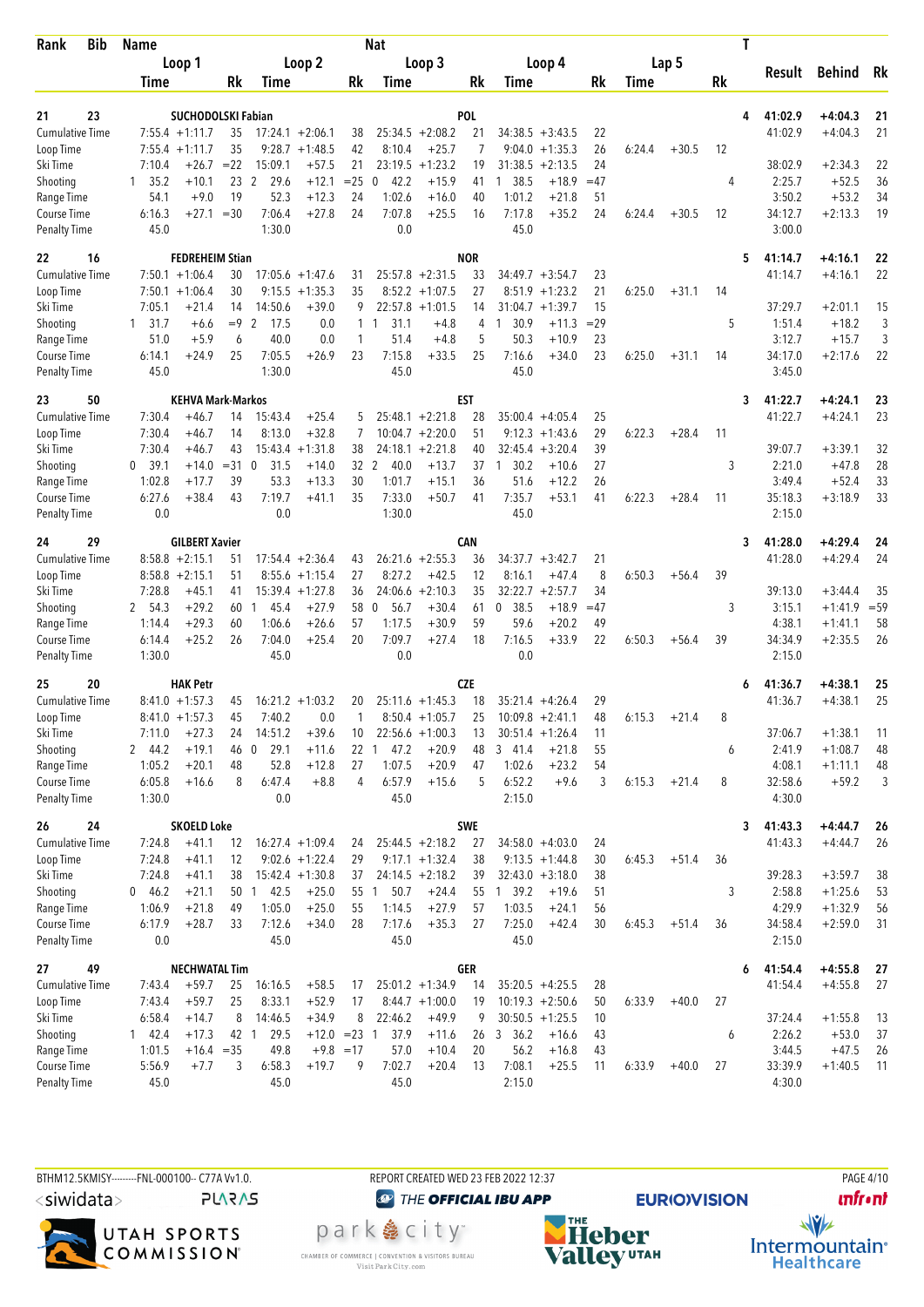| <b>Bib</b><br>Rank          | Name             |                           |          |                      |                         |                | Nat                  |                    |            |                              |                    |                |                   |         | T            |                   |                        |          |
|-----------------------------|------------------|---------------------------|----------|----------------------|-------------------------|----------------|----------------------|--------------------|------------|------------------------------|--------------------|----------------|-------------------|---------|--------------|-------------------|------------------------|----------|
|                             |                  | Loop 1                    |          |                      | Loop 2                  |                |                      | Loop 3             |            | Loop 4                       |                    |                | Lap 5             |         |              |                   |                        |          |
|                             | Time             |                           | Rk       | Time                 |                         | Rk             | Time                 |                    | Rk         | Time                         |                    | Rk             | Time              |         | Rk           | Result            | <b>Behind</b>          | Rk       |
|                             |                  |                           |          |                      |                         |                |                      |                    |            |                              |                    |                |                   |         |              |                   |                        |          |
| 18<br>28                    |                  | <b>PARMANTIER Sam</b>     |          |                      |                         |                |                      |                    | <b>BEL</b> |                              |                    |                |                   |         | 2            | 41:55.1           | $+4:56.5$              | 28       |
| <b>Cumulative Time</b>      | 7:42.2           | $+58.5$                   | 22       |                      | $16:58.8 + 1:40.8$      | 30             |                      | $25:48.7 + 2:22.4$ | 29         | $35:09.0 + 4:14.0$           |                    | 27             |                   |         |              | 41:55.1           | $+4:56.5$              | 28       |
| Loop Time                   | 7:42.2           | $+58.5$                   | 22       |                      | $9:16.6 + 1:36.4$       | 36             |                      | $8:49.9 +1:05.2$   | 24         | 9:20.3<br>$+1:51.6$          |                    | 33             | 6:46.1            | $+52.2$ | 37           |                   |                        |          |
| Ski Time                    | 7:42.2           | $+58.5$                   | 56       |                      | $16:13.8 + 2:02.2$      | 50             | 25:03.7              | $+3:07.4$          | 50         | 33:39.0                      | $+4:14.0$          | 48             |                   |         |              | 40:25.1           | $+4:56.5$              | 48       |
| Shooting<br>Range Time      | 0 50.1<br>1:10.3 | $+25.0$<br>$+25.2$        | 59<br>58 | 46.6<br>-1<br>1:06.8 | $+29.1$<br>$+26.8$      | 59<br>58       | 50.4<br>0<br>1:11.4  | $+24.1$<br>$+24.8$ | 54<br>54   | 35.0<br>$\mathbf{1}$<br>54.2 | $+15.4$<br>$+14.8$ | 39<br>$=35$    |                   |         | 2            | 3:02.3<br>4:22.7  | $+1:29.1$<br>$+1:25.7$ | 57<br>53 |
| Course Time                 | 6:31.9           | $+42.7$                   | 51       | 7:24.8               | $+46.2$                 | 40             | 7:38.5               | $+56.2$            | 45         | 7:41.1                       | $+58.5$            | 44             | 6:46.1            | $+52.2$ | 37           | 36:02.4           | $+4:03.0$              | 45       |
| <b>Penalty Time</b>         | 0.0              |                           |          | 45.0                 |                         |                | 0.0                  |                    |            | 45.0                         |                    |                |                   |         |              | 1:30.0            |                        |          |
| 38<br>29                    |                  | <b>BERGLUND Victor</b>    |          |                      |                         |                |                      |                    | <b>SWE</b> |                              |                    |                |                   |         | 3            | 41:57.7           | $+4:59.1$              | 29       |
| <b>Cumulative Time</b>      | 7:16.5           | $+32.8$                   | 9        |                      | $16:19.5 + 1:01.5$      | 18             |                      | $24:55.0 +1:28.7$  | 11         | $35:02.9 + 4:07.9$           |                    | 26             |                   |         |              | 41:57.7           | $+4:59.1$              | 29       |
| Loop Time                   | 7:16.5           | $+32.8$                   | 9        |                      | $9:03.0 +1:22.8$        | 30             | 8:35.5               | $+50.8$            | 14         | 10:07.9<br>$+2:39.2$         |                    | 47             | $6:54.8 +1:00.9$  |         | 42           |                   |                        |          |
| Ski Time                    | 7:16.5           | $+32.8$                   | 29       | 15:34.5              | $+1:22.9$               | 32             | 24:10.0              | $+2:13.7$          | 36         | 32:47.9                      | $+3:22.9$          | 40             |                   |         |              | 39:42.7           | $+4:14.1$              | 40       |
| Shooting                    | $0\quad 41.4$    | $+16.3$                   | $=38$    | 35.3<br>-1           | $+17.8$                 | 40             | 40.7<br>0            | $+14.4$            | 39         | 2 33.5                       | $+13.9$            | $=35$          |                   |         | 3            | 2:31.1            | $+57.9$                | 40       |
| Range Time                  | 1:03.3           | $+18.2$                   | 43       | 57.8                 | $+17.8$                 | 42             | 1:04.3               | $+17.7$            | 42         | 55.4                         | $+16.0$            | $=39$          |                   |         |              | 4:00.8            | $+1:03.8$              | 43       |
| Course Time                 | 6:13.2           | $+24.0$                   | $= 21$   | 7:20.2               | $+41.6$                 | 36             | 7:31.2               | $+48.9$            | 40         | 7:42.5                       | $+59.9$            | 47             | $6:54.8 +1:00.9$  |         | 42           | 35:41.9           | $+3:42.5$              | 39       |
| Penalty Time                | 0.0              |                           |          | 45.0                 |                         |                | 0.0                  |                    |            | 1:30.0                       |                    |                |                   |         |              | 2:15.0            |                        |          |
| 5<br>30                     |                  | <b>BJOERNDALEN Sivert</b> |          |                      |                         |                |                      |                    | <b>NOR</b> |                              |                    |                |                   |         | 4            | 42:08.2           | $+5:09.6$              | 30       |
| <b>Cumulative Time</b>      |                  | $8:52.6 + 2:08.9$         | 48       |                      | $17:05.8 + 1:47.8$      | 32             |                      | $26:16.4 + 2:50.1$ | 35         | $35:21.7 +4:26.7$            |                    | 30             |                   |         |              | 42:08.2           | $+5:09.6$              | 30       |
| Loop Time                   |                  | $8:52.6 + 2:08.9$         | 48       | 8:13.2               | $+33.0$                 | 8              |                      | $9:10.6 + 1:25.9$  | 37         | 9:05.3                       | $+1:36.6$          | 27             | 6:46.5            | $+52.6$ | 38           |                   |                        |          |
| Ski Time                    | 7:22.6           | $+38.9$                   | 37       |                      | $15:35.8 + 1:24.2$      | 33             |                      | $24:01.4 +2:05.1$  | 34         | $32:21.7 + 2:56.7$           |                    | 33             |                   |         |              | 39:08.2           | $+3:39.6$              | 33       |
| Shooting                    | 33.3<br>2        | $+8.2$                    | 17       | $\mathbf{0}$<br>24.1 | $+6.6$                  | 3              | 34.2<br>$\mathbf{1}$ | $+7.9$             | $=10$      | 20.2<br>$\mathbf{1}$         | $+0.6$             | $\overline{2}$ |                   |         | 4            | 1:51.9            | $+18.7$                | 4        |
| Range Time                  | 52.5             | $+7.4$                    | 16       | 44.5                 | $+4.5$                  | $\overline{2}$ | 54.5                 | $+7.9$             | 8          | 47.6                         | $+8.2$             | 11             |                   |         |              | 3:19.1            | $+22.1$                | 6        |
| Course Time                 | 6:30.1           | $+40.9$                   | 48       | 7:28.7               | $+50.1$                 | 42             | 7:31.1               | $+48.8$            | 39         | 7:32.7                       | $+50.1$            | 38             | 6:46.5            | $+52.6$ | 38           | 35:49.1           | $+3:49.7$              | 41       |
| <b>Penalty Time</b>         | 1:30.0           |                           |          | 0.0                  |                         |                | 45.0                 |                    |            | 45.0                         |                    |                |                   |         |              | 3:00.0            |                        |          |
| 22<br>31                    |                  | <b>SHEPPARD Thor</b>      |          |                      |                         |                |                      |                    | USA        |                              |                    |                |                   |         | 4            | 42:27.9           | $+5:29.3$              | 31       |
| <b>Cumulative Time</b>      |                  | $9:11.0 + 2:27.3$         | 54       |                      | $18:05.7 + 2:47.7$      | 47             |                      | $27:11.1 + 3:44.8$ | 40         | $35:35.4 +4:40.4$            |                    | 33             |                   |         |              | 42:27.9           | $+5:29.3$              | 31       |
| Loop Time                   |                  | $9:11.0 + 2:27.3$         | 54       |                      | $8:54.7 +1:14.5$        | 26             |                      | $9:05.4 +1:20.7$   | 33         | 8:24.3                       | $+55.6$            | 10             | 6:52.5            | $+58.6$ | 40           |                   |                        |          |
| Ski Time                    | 7:41.0           | $+57.3$                   | 55       |                      | $15:50.7 + 1:39.1$      | 45             |                      | $24:11.1 + 2:14.8$ | 37         | $32:35.4 + 3:10.4$           |                    | 36             |                   |         |              | 39:27.9           | $+3:59.3$              | 37       |
| Shooting                    | 2 43.4           | $+18.3$                   | 45       | 30.9<br>1            | $+13.4$                 | 30             | 39.6<br>$\mathbf{1}$ | $+13.3$            | 36         | $0$ 28.5                     | $+8.9$             | $= 22$         |                   |         | 4            | 2:22.6            | $+49.4$                | 29       |
| Range Time                  | 1:03.1           | $+18.0$                   | 41       | 54.1                 | $+14.1$                 | 34             | 1:02.1               | $+15.5$            | 37         | 55.3                         | $+15.9$            | 38             |                   |         |              | 3:54.6            | $+57.6$                | 37       |
| Course Time                 | 6:37.9           | $+48.7$                   | 56       | 7:15.6               | $+37.0$                 | 32             | 7:18.3               | $+36.0$            | 28         | 7:29.0                       | $+46.4$            | 34             | 6:52.5            | $+58.6$ | 40           | 35:33.3           | $+3:33.9$              | 35       |
| Penalty Time                | 1:30.0           |                           |          | 45.0                 |                         |                | 45.0                 |                    |            | 0.0                          |                    |                |                   |         |              | 3:00.0            |                        |          |
| 57<br>32                    |                  | <b>SEIDL Elias</b>        |          |                      |                         |                |                      |                    | GER        |                              |                    |                |                   |         | 6            | 42:30.0           | $+5:31.4$              | 32       |
| <b>Cumulative Time</b>      |                  | $7:59.4$ +1:15.7          | 36       |                      | $16:44.4 + 1:26.4$      | 26             | 25:35.8              | $+2:09.5$          | 22         | $35:56.7 + 5:01.7$           |                    | 34             |                   |         |              | 42:30.0           | $+5:31.4$              | 32       |
| Loop Time                   |                  | $7:59.4 +1:15.7$          | 36       |                      | $8:45.0 + 1:04.8$       | 22             |                      | $8:51.4 +1:06.7$   | 26         | $10:20.9 + 2:52.2$           |                    | 51             | 6:33.3            | $+39.4$ | 24           |                   |                        |          |
| Ski Time                    | 7:14.4           | $+30.7$                   | 26       |                      | $15:14.4 + 1:02.8 = 24$ |                |                      | $23:20.8 +1:24.5$  | 20         | $31:26.7 + 2:01.7$           |                    | 18             |                   |         |              | 38:00.0           | $+2:31.4$              | 20       |
| Shooting                    | $1 \quad 41.3$   | $+16.2$                   |          | 37 1 39.1            | $+21.6$                 | 51 1           | 36.8                 |                    |            | $+10.5$ = 22 3 26.2          | $+6.6$             | $=12$          |                   |         | 6            | 2:23.6            | $+50.4$                | 31       |
| Range Time                  | 1:00.7           | $+15.6$                   | 32       | 1:00.7               | $+20.7$                 | 50             | 56.2                 | $+9.6 = 15$        |            | 52.8                         | $+13.4$            | 30             |                   |         |              | 3:50.4            | $+53.4$                | 35       |
| Course Time<br>Penalty Time | 6:13.7<br>45.0   | $+24.5$                   | 24       | 6:59.3<br>45.0       | $+20.7$                 | 10             | 7:10.2<br>45.0       | $+27.9$            | 19         | 7:13.1<br>2:15.0             | $+30.5$            | 16             | 6:33.3            | $+39.4$ | 24           | 34:09.6<br>4:30.0 | $+2:10.2$              | 17       |
| 31<br>33                    |                  | <b>SLETTEMARK Sondre</b>  |          |                      |                         |                |                      |                    | <b>GRL</b> |                              |                    |                |                   |         | 3            | 42:35.6           | $+5:37.0$              | 33       |
| <b>Cumulative Time</b>      | 7:30.9           | $+47.2$                   | 16       |                      | $17:19.6 + 2:01.6$      | 36             |                      | $26:07.1 + 2:40.8$ | 34         | $35:28.7 +4:33.7 = 31$       |                    |                |                   |         |              | 42:35.6           | $+5:37.0$              | 33       |
| Loop Time                   | 7:30.9           | $+47.2$                   | 16       |                      | $9:48.7 + 2:08.5$       | 48             |                      | $8:47.5 +1:02.8$   | 22         | $9:21.6 + 1:52.9$            |                    | 34             | $7:06.9 +1:13.0$  |         | 48           |                   |                        |          |
| Ski Time                    | 7:30.9           | $+47.2$                   | 45       |                      | $15:49.6 + 1:38.0$      | 42             |                      | $24:37.1 + 2:40.8$ | 43         | $33:13.7 + 3:48.7$           |                    | 46             |                   |         |              | 40:20.6           | $+4:52.0$              | 47       |
| Shooting                    | 0 46.3           | $+21.2$                   | 51 2     | 34.5                 | $+17.0$                 | 39             | $0$ 44.2             | $+17.9$            |            | 45 1 34.1                    | $+14.5$            | 37             |                   |         | 3            | 2:39.2            | $+1:06.0$              | 45       |
| Range Time                  | 1:05.1           | $+20.0$                   | 47       | 55.2                 | $+15.2$                 | 38             | 1:04.4               | $+17.8$            | 43         | 54.6                         | $+15.2$            | 37             |                   |         |              | 3:59.3            | $+1:02.3$              | 41       |
| Course Time                 | 6:25.8           | $+36.6$                   | 40       | 7:23.5               | $+44.9$                 | 39             |                      | $7:43.1 +1:00.8$   | 48         | 7:42.0                       | $+59.4$            | 46             | $7:06.9 +1:13.0$  |         | 48           | 36:21.3           | $+4:21.9$              | 47       |
| <b>Penalty Time</b>         | 0.0              |                           |          | 1:30.0               |                         |                | 0.0                  |                    |            | 45.0                         |                    |                |                   |         |              | 2:15.0            |                        |          |
| 34<br>1                     |                  | <b>OZBOLT Gasper</b>      |          |                      |                         |                |                      |                    | <b>SLO</b> |                              |                    |                |                   |         | $\mathbf{2}$ | 42:35.7           | $+5:37.1$              | 34       |
| <b>Cumulative Time</b>      | 7:37.1           | $+53.4$                   | 19       |                      | $16:19.6 + 1:01.6$      | 19             |                      | $25:05.5 +1:39.2$  | 16         | $35:28.7 +4:33.7 = 31$       |                    |                |                   |         |              | 42:35.7           | $+5:37.1$              | 34       |
| Loop Time                   | 7:37.1           | $+53.4$                   | 19       |                      | $8:42.5 +1:02.3$        | 21             |                      | $8:45.9 +1:01.2$   | 21         | $10:23.2 + 2:54.5$           |                    | 52             | $7:07.0 + 1:13.1$ |         | 49           |                   |                        |          |
| Ski Time                    | 7:37.1           | $+53.4$                   | 50       |                      | $16:19.6 + 2:08.0$      | 52             |                      | $25:05.5 + 3:09.2$ | 51         | $33:58.7 +4:33.7$            |                    | 50             |                   |         |              | 41:05.7           | $+5:37.1$              | 49       |
| Shooting                    | 0 30.6           | $+5.5$                    |          | $5\quad0$<br>34.1    | $+16.6 = 35$ 0          |                | 38.0                 | $+11.7 = 27$       |            | 2 31.1                       | $+11.5$            | 31             |                   |         | 2            | 2:13.8            | $+40.6$                | 19       |
| Range Time                  | 52.0             | $+6.9$                    | 10       | 55.1                 | $+15.1$                 | 37             | 57.7                 | $+11.1 = 22$       |            | 53.2                         | $+13.8$            | 31             |                   |         |              | 3:38.0            | $+41.0$                | 22       |
| Course Time                 | 6:45.1           | $+55.9$                   | 58       |                      | $7:47.4 + 1:08.8$       | 56             |                      | $7:48.2 +1:05.9$   | 50         | $8:00.0 + 1:17.4$            |                    | 51             | $7:07.0 + 1:13.1$ |         | 49           | 37:27.7           | $+5:28.3$              | 51       |
| <b>Penalty Time</b>         | 0.0              |                           |          | 0.0                  |                         |                | 0.0                  |                    |            | 1:30.0                       |                    |                |                   |         |              | 1:30.0            |                        |          |

BTHM12.5KMISY--------FNL-000100-- C77A W1.0. REPORT CREATED WED 23 FEB 2022 12:37 PAGE 5/10 <siwidata> **PLARAS** 



CHAMBER OF COMMERCE | CONVENTION & VISITORS BUREAU<br>Visit Park City.com

**O THE OFFICIAL IBU APP** park e city<sup>®</sup>

**NHE**<br>Valley<sup>utAH</sup>

**EURIO)VISION** 

**unfront**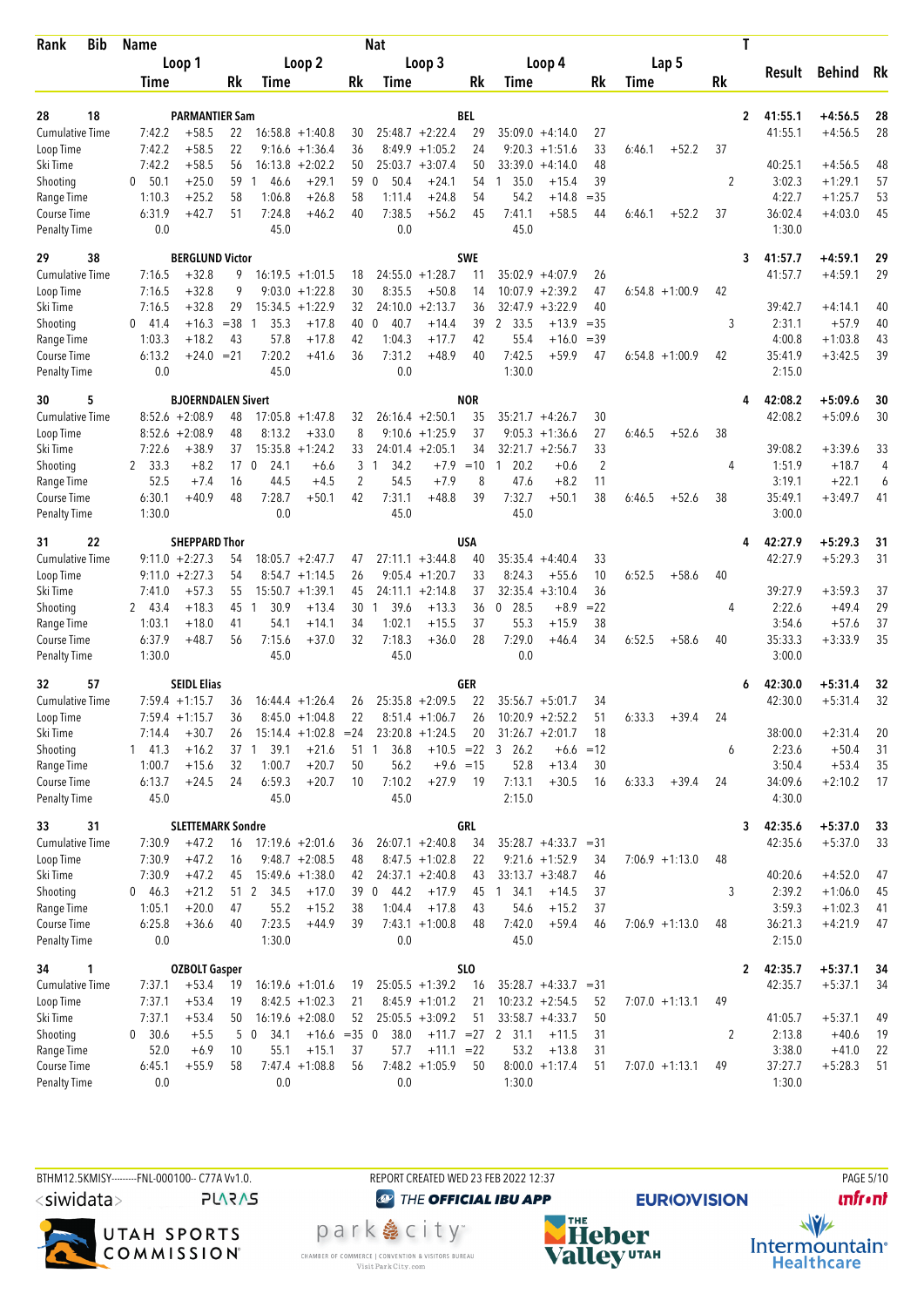| Bib<br>Rank               | <b>Name</b>     |                               |            |                           |                    |                         | Nat                  |                    |            |                              |                    |          |        |                  | T         |                  |                        |          |
|---------------------------|-----------------|-------------------------------|------------|---------------------------|--------------------|-------------------------|----------------------|--------------------|------------|------------------------------|--------------------|----------|--------|------------------|-----------|------------------|------------------------|----------|
|                           |                 | Loop 1                        |            |                           | Loop 2             |                         |                      | Loop 3             |            |                              | Loop 4             |          |        | Lap 5            |           |                  |                        |          |
|                           | Time            |                               | Rk         | Time                      |                    | Rk                      | <b>Time</b>          |                    | Rk         | Time                         |                    | Rk       | Time   |                  | <b>Rk</b> | Result           | <b>Behind</b>          | Rk       |
|                           |                 |                               |            |                           |                    |                         |                      |                    |            |                              |                    |          |        |                  |           |                  |                        |          |
| 35<br>8                   |                 | NIEMINEN Turkka               |            |                           |                    |                         |                      |                    | <b>FIN</b> |                              |                    |          |        |                  | 6         | 42:36.2          | $+5:37.6$              | 35       |
| <b>Cumulative Time</b>    |                 | $8:15.4 +1:31.7$              | 40         |                           | $18:06.1 + 2:48.1$ | 48                      |                      | $27:07.2 +3:40.9$  | 39         | $35:58.7 + 5:03.7$           |                    | 35       |        |                  |           | 42:36.2          | $+5:37.6$              | 35       |
| Loop Time                 |                 | $8:15.4 +1:31.7$              | 40         |                           | $9:50.7 + 2:10.5$  | 49                      |                      | $9:01.1 +1:16.4$   | 30         | 8:51.5                       | $+1:22.8$          | 20<br>19 | 6:37.5 | $+43.6$          | 31        |                  |                        |          |
| Ski Time                  | 6:45.4          | $+1.7$                        | 3          | 15:06.1                   | $+54.5$            | 20                      | $\mathbf{1}$         | $23:22.2 +1:25.9$  | 21         | $31:28.7 + 2:03.7$           |                    |          |        |                  |           | 38:06.2          | $+2:37.6$              | 24<br>1  |
| Shooting<br>Range Time    | 2, 25.1<br>45.1 | 0.0<br>0.0                    | 1          | $1\quad2$<br>22.0<br>45.9 | $+4.5$<br>$+5.9$   | $\overline{2}$<br>$=$ 5 | 26.3<br>46.6         | 0.0<br>0.0         | 1<br>1     | 1 19.6<br>39.4               | 0.0<br>0.0         | 1<br>1   |        |                  | 6         | 1:33.2<br>2:57.0 | 0.0<br>0.0             | 1        |
| Course Time               | 6:00.3          | $+11.1$                       | 5          | 7:34.8                    | $+56.2$            | 49                      | 7:29.5               | $+47.2$            | 38         | 7:27.1                       | $+44.5$            | 31       | 6:37.5 | $+43.6$          | 31        | 35:09.2          | $+3:09.8$              | 32       |
| <b>Penalty Time</b>       | 1:30.0          |                               |            | 1:30.0                    |                    |                         | 45.0                 |                    |            | 45.0                         |                    |          |        |                  |           | 4:30.0           |                        |          |
| 36<br>53                  |                 | JIRANEK Ondrej                |            |                           |                    |                         |                      |                    | <b>CZE</b> |                              |                    |          |        |                  | 5         | 42:37.5          | $+5:38.9$              | 36       |
| <b>Cumulative Time</b>    | 7:21.4          | $+37.7$                       | 11         |                           | $16:53.7 + 1:35.7$ | 28                      |                      | $25:50.5 + 2:24.2$ | 31         | $36:09.3 + 5:14.3$           |                    | 36       |        |                  |           | 42:37.5          | $+5:38.9$              | 36       |
| Loop Time                 | 7:21.4          | $+37.7$                       | 11         | 9:32.3                    | $+1:52.1$          | 43                      |                      | $8:56.8 +1:12.1$   | 29         | 10:18.8                      | $+2:50.1$          | 49       | 6:28.2 | $+34.3$          | 21        |                  |                        |          |
| Ski Time                  | 7:21.4          | $+37.7$                       | 33         |                           | $15:23.7 +1:12.1$  | 30                      | 23:35.5              | $+1:39.2$          | 29         | 32:24.3                      | $+2:59.3$          | 35       |        |                  |           | 38:52.5          | $+3:23.9$              | 30       |
| Shooting                  | 45.3<br>0       | $+20.2$                       | 49         | $\overline{2}$<br>38.0    | $+20.5$            | $=48$                   | 43.2<br>1            | $+16.9$            | 42         | 2<br>1:1                     | $+1:00.0$          | 61       |        |                  | 5         | 3:26.2           | $+1:53.0$              | 61       |
| Range Time                | 1:04.6          | $+19.5$                       | 46         | 1:00.2                    | $+20.2$            | $=48$                   | 1:02.3               | $+15.7$            | 38         | 1:37.3                       | $+57.9$            | 61       |        |                  |           | 4:44.4           | $+1:47.4$              | 59       |
| Course Time               | 6:16.8          | $+27.6$                       | 32         | 7:02.1                    | $+23.5$            | 14                      | 7:09.5               | $+27.2$            | 17         | 7:11.5                       | $+28.9$            | 13       | 6:28.2 | $+34.3$          | 21        | 34:08.1          | $+2:08.7$              | 16       |
| Penalty Time              | 0.0             |                               |            | 1:30.0                    |                    |                         | 45.0                 |                    |            | 1:30.0                       |                    |          |        |                  |           | 3:45.0           |                        |          |
| 37<br>6                   |                 | <b>CAMPBELL Wesley</b>        |            |                           |                    |                         |                      |                    | USA        |                              |                    |          |        |                  | 8         | 42:52.4          | $+5:53.8$              | 37       |
| <b>Cumulative Time</b>    | 7:40.1          | $+56.4$                       | 21         |                           | $16:54.9 + 1:36.9$ | 29                      |                      | $26:59.2 + 3:32.9$ | 38         | $36:25.4 + 5:30.4$           |                    | 38       |        |                  |           | 42:52.4          | $+5:53.8$              | 37       |
| Loop Time                 | 7:40.1          | $+56.4$                       | 21         | 9:14.8                    | $+1:34.6$          | 34                      |                      | $10:04.3 +2:19.6$  | 50         | $9:26.2 + 1:57.5$            |                    | 35       | 6:27.0 | $+33.1$          | 20        |                  |                        |          |
| Ski Time                  | 6:55.1          | $+11.4$                       | 4          | 14:39.9                   | $+28.3$            | 4                       | 22:29.2              | $+32.9$            | 4          | $30:25.4 + 1:00.4$           |                    | 5        |        |                  |           | 36:52.4          | $+1:23.8$              | 7        |
| Shooting                  | $1 \quad 26.8$  | $+1.7$                        |            | 2 <sub>2</sub><br>25.9    | $+8.4$             | $\overline{7}$          | 29.7<br>3            | $+3.4$             | 2          | 2 25.0                       | $+5.4$             | 8        |        |                  | 8         | 1:47.5           | $+14.3$                | 2        |
| Range Time                | 46.2            | $+1.1$                        | 2          | 45.0                      | $+5.0$             | 3                       | 48.8                 | $+2.2$             | 2          | 44.6                         | $+5.2$             | 3        |        |                  |           | 3:04.6           | $+7.6$                 | 2        |
| Course Time               | 6:08.9          | $+19.7$                       | 12         | 6:59.8                    | $+21.2$            | 12                      | 7:00.5               | $+18.2$            | 9          | 7:11.6                       | $+29.0$            | 14       | 6:27.0 | $+33.1$          | 20        | 33:47.8          | $+1:48.4$              | 14       |
| <b>Penalty Time</b>       | 45.0            |                               |            | 1:30.0                    |                    |                         | 2:15.0               |                    |            | 1:30.0                       |                    |          |        |                  |           | 6:00.0           |                        |          |
| 38<br>61                  |                 | <b>BARALE Marco</b>           |            |                           |                    |                         |                      |                    | <b>ITA</b> |                              |                    |          |        |                  | 6         | 43:00.3          | $+6:01.7$              | 38       |
| Cumulative Time           | 7:09.3          | $+25.6$                       | 6          |                           | $17:30.4 +2:12.4$  | 40                      |                      | $25:49.4 + 2:23.1$ | 30         | 36:22.5                      | $+5:27.5$          | 37       |        |                  |           | 43:00.3          | $+6:01.7$              | 38       |
| Loop Time                 | 7:09.3          | $+25.6$                       | 6          |                           | $10:21.1 + 2:40.9$ | 54                      | 8:19.0               | $+34.3$            | 8          | 10:33.1                      | $+3:04.4$          | 53       | 6:37.8 | $+43.9$          | 32        |                  |                        |          |
| Ski Time                  | 7:09.3          | $+25.6$                       | 21         |                           | $15:15.4 + 1:03.8$ | 26                      | 23:34.4              | $+1:38.1$          | 27         | $31:52.5 + 2:27.5$           |                    | 26       |        |                  |           | 38:30.3          | $+3:01.7$              | 26       |
| Shooting                  | $0$ 41.9        | $+16.8$                       | 40         | 3<br>30.8                 | $+13.3$            | $=28$                   | 37.3<br>$\mathbf{0}$ | $+11.0$            | 24         | 3, 24.2                      | +4.6               | 6        |        |                  | 6         | 2:14.3           | $+41.1$                | 20       |
| Range Time                | 1:01.7          | $+16.6$                       | 37         | 49.8                      | $+9.8$             | $=17$                   | 55.6                 | $+9.0$             | 14         | 46.8                         | $+7.4$             | 7        |        |                  |           | 3:33.9           | $+36.9$                | 19       |
| Course Time               | 6:07.6          | $+18.4$                       | 11         | 7:16.3                    | $+37.7$            | 33                      | 7:23.4               | $+41.1$            | 31         | 7:31.3                       | $+48.7$            | $= 36$   | 6:37.8 | $+43.9$          | 32        | 34:56.4          | $+2:57.0$              | 30       |
| <b>Penalty Time</b>       | 0.0             |                               |            | 2:15.0                    |                    |                         | 0.0                  |                    |            | 2:15.0                       |                    |          |        |                  |           | 4:30.0           |                        |          |
| 39<br>37                  |                 | <b>DE BROECK Jean-nicolas</b> |            |                           |                    |                         |                      |                    | <b>CAN</b> |                              |                    |          |        |                  | 5         | 43:46.1          | $+6:47.5$              | 39       |
| <b>Cumulative Time</b>    |                 | $8:17.6 + 1:33.9$             | 41         |                           | $18:02.1 + 2:44.1$ | 46                      |                      | $27:25.9 +3:59.6$  | 43         | $36:41.4 + 5:46.4$           |                    | 41       |        |                  |           | 43:46.1          | $+6:47.5$              | 39       |
| Loop Time                 |                 | $8:17.6 + 1:33.9$             | 41         |                           | $9:44.5 + 2:04.3$  | 47                      |                      | $9:23.8 +1:39.1$   | 40         | $9:15.5 + 1:46.8$            |                    | 32       |        | $7:04.7 +1:10.8$ | 45        |                  |                        |          |
| Ski Time                  | 7:32.6          | $+48.9$                       | 47         |                           | $15:47.1 + 1:35.5$ | 40                      |                      | $24:25.9 +2:29.6$  | 41         | $32:56.4 + 3:31.4$           |                    | 41       |        |                  |           | 40:01.1          | $+4:32.5$              | 43       |
| Shooting                  | 145.0<br>1:08.0 | $+19.9$                       | 47 2<br>52 | 29.5                      | $+12.0 = 23$       | 23                      | 50.8<br>-1<br>1:11.2 | $+24.5$<br>$+24.6$ | 56         | 33.2<br>$\mathbf{1}$<br>53.4 | $+13.6$<br>$+14.0$ | 33       |        |                  | 5         | 2:38.7<br>4:04.7 | $+1:05.5$              | 43       |
| Range Time<br>Course Time | 6:24.6          | $+22.9$<br>$+35.4$            | 39         | 52.1<br>7:22.4            | $+12.1$<br>$+43.8$ | 38                      | 7:27.6               | $+45.3$            | 53<br>37   | 7:37.1                       | $+54.5$            | 32<br>42 |        | $7:04.7 +1:10.8$ | 45        | 35:56.4          | $+1:07.7$<br>$+3:57.0$ | 46<br>43 |
| Penalty Time              | 45.0            |                               |            | 1:30.0                    |                    |                         | 45.0                 |                    |            | 45.0                         |                    |          |        |                  |           | 3:45.0           |                        |          |
| 58<br>40                  |                 | <b>GILFILLAN Daniel</b>       |            |                           |                    |                         |                      |                    | <b>CAN</b> |                              |                    |          |        |                  | 5         | 43:47.0          | $+6:48.4$              | 40       |
| <b>Cumulative Time</b>    | 7:31.0          | $+47.3$                       | 17         |                           | $18:20.7 + 3:02.7$ | 49                      |                      | $27:38.6 +4:12.3$  | 46         | $36:52.8 + 5:57.8$           |                    | 43       |        |                  |           | 43:47.0          | $+6:48.4$              | 40       |
| Loop Time                 | 7:31.0          | $+47.3$                       | 17         |                           | $10:49.7 + 3:09.5$ | 58                      |                      | $9:17.9 +1:33.2$   | 39         | $9:14.2 + 1:45.5$            |                    | 31       |        | $6:54.2 +1:00.3$ | 41        |                  |                        |          |
| Ski Time                  | 7:31.0          | $+47.3$                       | 46         |                           | $16:05.7 + 1:54.1$ | 49                      |                      | $24:38.6 +2:42.3$  | 46         | $33:07.8 + 3:42.8$           |                    | 45       |        |                  |           | 40:02.0          | $+4:33.4$              | 44       |
| Shooting                  | 0, 39.1         |                               |            | $+14.0 = 31 \ 3 \ 47.8$   | $+30.3$            |                         | 60 1<br>37.7         | $+11.4$            |            | 25 1 35.2                    | $+15.6$            | 40       |        |                  | 5         | 2:39.9           | $+1:06.7$              | 47       |
| Range Time                | 1:00.5          | $+15.4$                       | 29         | 1:08.0                    | $+28.0 = 59$       |                         | 58.0                 | $+11.4$            | 24         | 54.2                         | $+14.8$            | $=35$    |        |                  |           | 4:00.7           | $+1:03.7$              | 42       |
| Course Time               | 6:30.5          | $+41.3$                       | 49         | 7:26.7                    | $+48.1$            | 41                      | 7:34.9               | $+52.6$            | 42         | 7:35.0                       | $+52.4$            | 40       |        | $6:54.2 +1:00.3$ | 41        | 36:01.3          | $+4:01.9$              | 44       |
| Penalty Time              | 0.0             |                               |            | 2:15.0                    |                    |                         | 45.0                 |                    |            | 45.0                         |                    |          |        |                  |           | 3:45.0           |                        |          |
| 3<br>41                   |                 | <b>HASLINGER Lukas</b>        |            |                           |                    |                         |                      |                    | AUT        |                              |                    |          |        |                  | 6         | 43:54.2          | $+6:55.6$              | 41       |
| <b>Cumulative Time</b>    |                 | $8:56.1 + 2:12.4$             | 49         |                           | $18:50.2 + 3:32.2$ | 52                      |                      | $27:12.2 + 3:45.9$ | 41         | $37:09.4 + 6:14.4$           |                    | 46       |        |                  |           | 43:54.2          | $+6:55.6$              | 41       |
| Loop Time                 |                 | $8:56.1 + 2:12.4$             | 49         |                           | $9:54.1 + 2:13.9$  | 50                      | 8:22.0               | $+37.3$            | 10         | $9:57.2 + 2:28.5$            |                    | 44       | 6:44.8 | $+50.9$          | 35        |                  |                        |          |
| Ski Time                  | 7:26.1          | $+42.4$                       | 39         |                           | $15:50.2 +1:38.6$  | 43                      |                      | $24:12.2 +2:15.9$  | 38         | $32:39.4 + 3:14.4$           |                    | 37       |        |                  |           | 39:24.2          | $+3:55.6$              | 36       |
| Shooting                  | 2 32.9          | $+7.8$ = 14 2                 |            | 27.7                      | $+10.2$            |                         | 34.2<br>14 0         |                    |            | $+7.9$ = 10 2 35.4           | $+15.8$            | 41       |        |                  | 6         | 2:10.3           | $+37.1$                | 16       |
| Range Time                | 56.5            | $+11.4$                       | 22         | 53.7                      | $+13.7$            | 31                      | 56.3                 | $+9.7 = 17$        |            | 59.2                         | $+19.8$            | 48       |        |                  |           | 3:45.7           | $+48.7$                | 29       |
| Course Time               | 6:29.6          | $+40.4$                       | 47         | 7:30.4                    | $+51.8$            | 46                      | 7:25.7               | $+43.4$            | 36         | 7:28.0                       | $+45.4$            | 32       | 6:44.8 | $+50.9$          | 35        | 35:38.5          | $+3:39.1$              | 38       |
| <b>Penalty Time</b>       | 1:30.0          |                               |            | 1:30.0                    |                    |                         | 0.0                  |                    |            | 1:30.0                       |                    |          |        |                  |           | 4:30.0           |                        |          |

BTHM12.5KMISY--------FNL-000100-- C77A W1.0. REPORT CREATED WED 23 FEB 2022 12:37 PAGE 6/10 <siwidata> **PLARAS** 



park e city<sup>®</sup>

CHAMBER OF COMMERCE | CONVENTION & VISITORS BUREAU<br>Visit Park City.com

**O THE OFFICIAL IBU APP** 

**NHE**<br>Valley<sup>utAH</sup>

**EURIO)VISION** 

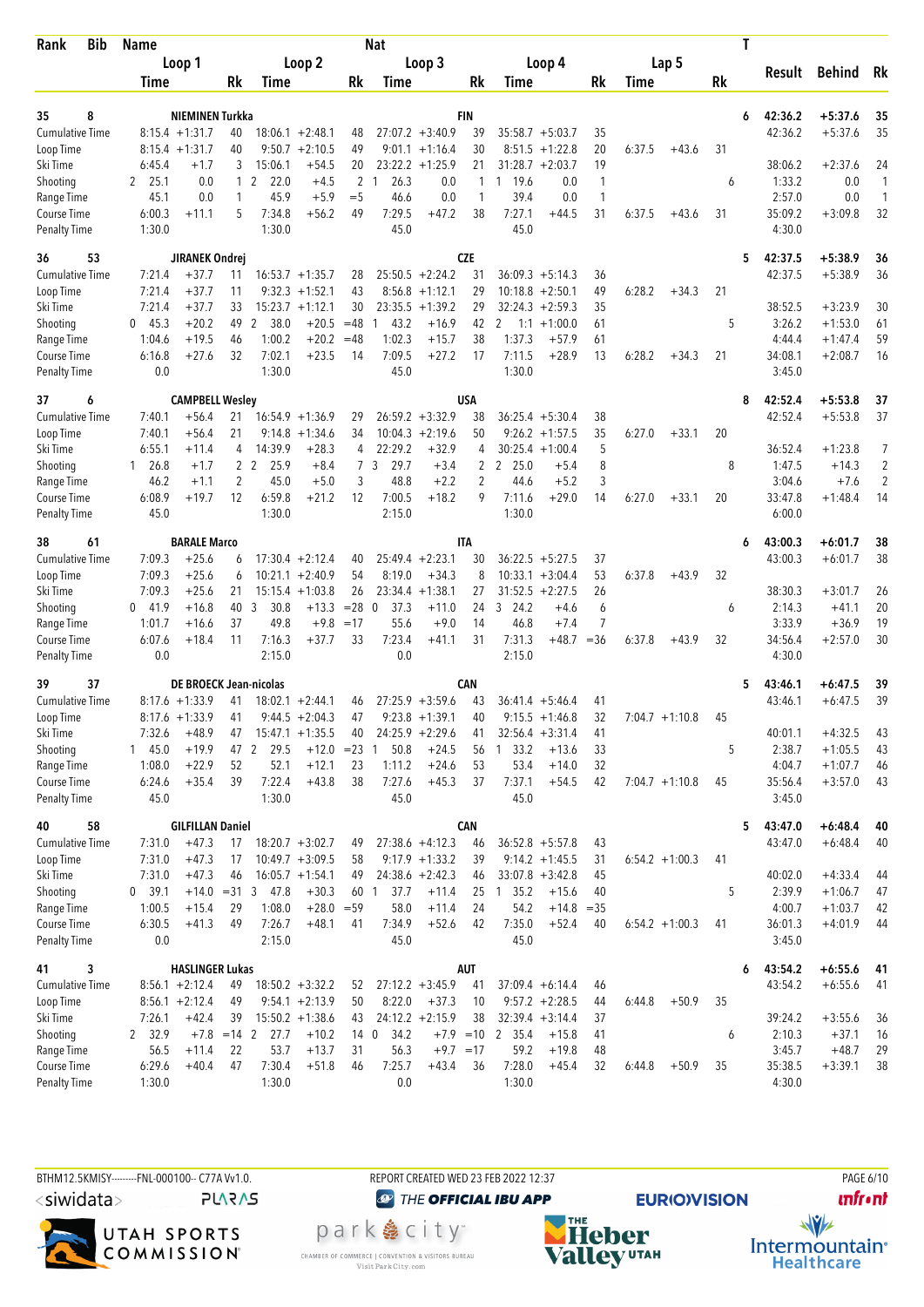| Rank                         | <b>Bib</b> | <b>Name</b>      |                                  |          |                        |                         |          | Nat                  |                        |                  |                                      |             |                   | T         |                    |                        |          |
|------------------------------|------------|------------------|----------------------------------|----------|------------------------|-------------------------|----------|----------------------|------------------------|------------------|--------------------------------------|-------------|-------------------|-----------|--------------------|------------------------|----------|
|                              |            |                  | Loop 1                           |          |                        | Loop 2                  |          |                      | Loop 3                 |                  | Loop 4                               |             | Lap 5             |           | Result             |                        |          |
|                              |            | Time             |                                  | Rk       | Time                   |                         | Rk       | Time                 |                        | Rk               | Time                                 | Rk          | Time              | <b>Rk</b> |                    | <b>Behind</b>          | Rk       |
|                              |            |                  |                                  |          |                        |                         |          |                      |                        |                  |                                      |             |                   |           |                    |                        |          |
| 42<br><b>Cumulative Time</b> | 46         | 7:30.5           | <b>GLASSER Daniel</b><br>$+46.8$ | 15       |                        | $17:46.0 + 2:28.0$      |          |                      | $26:48.4 + 3:22.1$     | <b>AUT</b><br>37 | $36:42.7 + 5:47.7$                   | 42          |                   | 3         | 43:58.9<br>43:58.9 | $+7:00.3$<br>$+7:00.3$ | 42<br>42 |
| Loop Time                    |            | 7:30.5           | $+46.8$                          | 15       |                        | $10:15.5 + 2:35.3$      | 41<br>53 |                      | $9:02.4 +1:17.7$       | 32               | 9:54.3<br>$+2:25.6$                  | 43          | $7:16.2 + 1:22.3$ | 50        |                    |                        |          |
| Ski Time                     |            | 7:30.5           | $+46.8$                          | 44       |                        | $16:16.0 + 2:04.4$      | 51       |                      | $25:18.4 + 3:22.1$     | 52               | 34:27.7<br>$+5:02.7$                 | 54          |                   |           | 41:43.9            | $+6:15.3$              | 54       |
| Shooting                     |            | 0, 38.2          | $+13.1$                          | 29       | 2<br>41.7              | $+24.2$                 | 53       | 43.7<br>0            | $+17.4$                | 43               | 140.6<br>$+21.0$                     | 53          |                   | 3         | 2:44.4             | $+1:11.2$              | 49       |
| Range Time                   |            | 1:01.2           | $+16.1$                          | 34       | 1:01.8                 | $+21.8$                 | 51       | 1:07.2               | $+20.6$                | 46               | 1:02.5<br>$+23.1$                    | 53          |                   |           | 4:12.7             | $+1:15.7$              | 49       |
| Course Time                  |            | 6:29.3           | $+40.1$                          | 45       |                        | $7:43.7 +1:05.1$        | 52       |                      | $7:55.2 +1:12.9$       | 52               | $8:06.8 + 1:24.2$                    | 53          | $7:16.2 + 1:22.3$ | 50        | 37:31.2            | $+5:31.8$              | 52       |
| Penalty Time                 |            | 0.0              |                                  |          | 1:30.0                 |                         |          | 0.0                  |                        |                  | 45.0                                 |             |                   |           | 2:15.0             |                        |          |
| 43                           | 33         |                  | <b>STANISH Boris</b>             |          |                        |                         |          |                      |                        | <b>AUS</b>       |                                      |             |                   | 3         | 44:00.2            | $+7:01.6$              | 43       |
| <b>Cumulative Time</b>       |            | 7:38.9           | $+55.2$                          | 20       |                        | $17:51.5 + 2:33.5$      | 42       |                      | $27:39.1 + 4:12.8$     | 47               | $36:40.8$ +5:45.8                    | 40          |                   |           | 44:00.2            | $+7:01.6$              | 43       |
| Loop Time                    |            | 7:38.9           | $+55.2$                          | 20       | 10:12.6                | $+2:32.4$               | 51       |                      | $9:47.6 + 2:02.9$      | 46               | $9:01.7 +1:33.0$                     | 25          | $7:19.4 +1:25.5$  | 52        |                    |                        |          |
| Ski Time                     |            | 7:38.9           | $+55.2$                          | 54       |                        | $16:21.5 + 2:09.9$      | 53       |                      | $25:24.1 + 3:27.8$     | 54               | 34:25.8<br>$+5:00.8$                 | 53          |                   |           | 41:45.2            | $+6:16.6$              | 55       |
| Shooting                     |            | 0, 32.3          | $+7.2$                           | $=12$ 2  | 34.3                   | $+16.8$                 | 38       | 44.1<br>1            | $+17.8$                | 44               | 0, 34.5<br>$+14.9$                   | 38          |                   | 3         | 2:25.4             | $+52.2$                | 35       |
| Range Time                   |            | 1:00.6           | $+15.5$                          | $=30$    | 56.1                   | $+16.1$                 | 39       | 1:05.0               | $+18.4$                | 45               | 55.4<br>$+16.0$                      | $=39$       |                   |           | 3:57.1             | $+1:00.1$              | 38       |
| Course Time                  |            | 6:38.3           | $+49.1$                          | 57       |                        | $7:46.5 +1:07.9$        | 55       | 7:57.6               | $+1:15.3$              | 53               | 8:06.3<br>$+1:23.7$                  | 52          | $7:19.4 +1:25.5$  | 52        | 37:48.1            | $+5:48.7$              | 54       |
| <b>Penalty Time</b>          |            | 0.0              |                                  |          | 1:30.0                 |                         |          | 45.0                 |                        |                  | 0.0                                  |             |                   |           | 2:15.0             |                        |          |
| 44                           | 4          |                  | <b>GREGOR Jan</b>                |          |                        |                         |          |                      |                        | <b>CZE</b>       |                                      |             |                   | 9         | 44:23.4            | $+7:24.8$              | 44       |
| <b>Cumulative Time</b>       |            |                  | $9:25.4 +2:41.7$                 | 55       |                        | $20:35.6 + 5:17.6$      | 59       |                      | $28:31.7 + 5:05.4$     | 53               | $38:14.0 + 7:19.0$                   | 52          |                   |           | 44:23.4            | $+7:24.8$              | 44       |
| Loop Time                    |            |                  | $9:25.4 +2:41.7$                 | 55       |                        | $11:10.2 + 3:30.0$      | 59       | 7:56.1               | $+11.4$                | 3                | $9:42.3 +2:13.6$                     | 38          | 6:09.4<br>$+15.5$ | 4         |                    |                        |          |
| Ski Time                     |            | 7:10.4           | $+26.7$                          | $= 22$   |                        | $15:20.6 + 1:09.0$      | 29       |                      | $23:16.7 + 1:20.4$     | 18               | 31:29.0<br>$+2:04.0$                 | 20          |                   |           | 37:38.4            | $+2:09.8$              | 16       |
| Shooting                     |            | 36.9<br>3        | $+11.8$                          | 25       | 48.1<br>$\overline{4}$ | $+30.6$                 | 61 0     | 35.7                 | $+9.4$                 | 17               | $\mathbf{2}$<br>38.2<br>$+18.6$      | 45          |                   | 9         | 2:39.0             | $+1:05.8$              | 44       |
| Range Time                   |            | 58.6             | $+13.5$                          | 27       | 1:08.0                 | $+28.0$                 | $= 59$   | 56.9                 | $+10.3$                | 19               | 58.3<br>$+18.9$                      | 47          |                   |           | 4:01.8             | $+1:04.8$              | 44       |
| Course Time                  |            | 6:11.8           | $+22.6$                          | 18       | 7:02.2                 | $+23.6$                 | 15       | 6:59.2               | $+16.9$                | 6                | 7:14.0<br>$+31.4$                    | 19          | 6:09.4<br>$+15.5$ | 4         | 33:36.6            | $+1:37.2$              | 9        |
| <b>Penalty Time</b>          |            | 2:15.0           |                                  |          | 3:00.0                 |                         |          | 0.0                  |                        |                  | 1:30.0                               |             |                   |           | 6:45.0             |                        |          |
| 45                           | 34         |                  | <b>SEMIRAD Jan</b>               |          |                        |                         |          |                      |                        | <b>CZE</b>       |                                      |             |                   | 6         | 44:23.6            | $+7:25.0$              | 45       |
| <b>Cumulative Time</b>       |            | 6:56.8           | $+13.1$                          | 2        | 15:48.7                | $+30.7$                 | 8        |                      | $24:58.2 +1:31.9$      | 12               | $36:34.1 + 5:39.1$                   | 39          |                   |           | 44:23.6            | $+7:25.0$              | 45       |
| Loop Time                    |            | 6:56.8           | $+13.1$                          | 2        | 8:51.9                 | $+1:11.7$               | 24       |                      | $9:09.5 +1:24.8$       | 36               | 11:35.9<br>$+4:07.2$                 | 57          | $7:49.5 +1:55.6$  | 59        |                    |                        |          |
| Ski Time                     |            | 6:56.8           | $+13.1$                          | 5        | 15:03.7                | $+52.1$                 | $=18$    |                      | $23:28.2 +1:31.9$      | 25               | $32:04.1 + 2:39.1$                   | 28          |                   |           | 39:53.6            | $+4:25.0$              | 41       |
| Shooting                     |            | $0$ 33.4         | $+8.3$                           | 18       | 35.4<br>1              | $+17.9$                 | 41       | 38.7<br>$\mathbf{1}$ | $+12.4$                | 33               | 4 52.1<br>$+32.5$                    | 60          |                   | 6         | 2:39.7             | $+1:06.5$              | 46       |
| Range Time                   |            | 53.5             | $+8.4$                           | 17       | 58.5                   | $+18.5$                 | 44       | 58.9                 | $+12.3$                | 28               | 1:13.3<br>$+33.9$                    | 59          |                   |           | 4:04.2             | $+1:07.2$              | 45       |
| Course Time                  |            | 6:03.3           | $+14.1$                          | 7        | 7:08.4                 | $+29.8$                 | 25       | 7:25.6               | $+43.3$                | 35               | 7:22.6<br>$+40.0$                    | 28          | $7:49.5 +1:55.6$  | 59        | 35:49.4            | $+3:50.0$              | 42       |
| <b>Penalty Time</b>          |            | 0.0              |                                  |          | 45.0                   |                         |          | 45.0                 |                        |                  | 3:00.0                               |             |                   |           | 4:30.0             |                        |          |
| 46                           | 11         |                  | <b>LARSSON Jacob</b>             |          |                        |                         |          |                      |                        | <b>SWE</b>       |                                      |             |                   | 6         | 44:27.9            | $+7:29.3$              | 46       |
| <b>Cumulative Time</b>       |            |                  | $8:51.0 + 2:07.3$                | 47       |                        | $18:00.7 + 2:42.7$      | 45       |                      | $27:38.2 +4:11.9$      | $=44$            | $37:45.8 + 6:50.8$                   | 49          |                   |           | 44:27.9            | $+7:29.3$              | 46       |
| Loop Time                    |            |                  | $8:51.0 + 2:07.3$                | 47       |                        | $9:09.7 +1:29.5$        | 31       |                      | $9:37.5 +1:52.8$       | 43               | $10:07.6 + 2:38.9$                   | 46          | 6:42.1<br>$+48.2$ | 33        |                    |                        |          |
| Ski Time                     |            | 7:21.0           | $+37.3$                          | 32       |                        | $15:45.7 + 1:34.1$      | 39       |                      | $24:38.2 +2:41.9 = 44$ |                  | $33:15.8 + 3:50.8$                   | 47          |                   |           | 39:57.9            | $+4:29.3$              | 42       |
| Shooting                     |            | 2 49.5           | $+24.4$                          |          | 34.1<br>57 1           | $+16.6 = 35$ 1          |          | 49.5                 | $+23.2$                | 52               | 2 38.3<br>$+18.7$                    | 46          |                   | 6         | 2:51.4             | $+1:18.2$              | 50       |
| Range Time<br>Course Time    |            | 1:09.7           | $+24.6$<br>$+22.1$               | 57<br>17 | 54.9<br>7:29.8         | $+14.9$<br>$+51.2 = 44$ | 36       | 1:12.2<br>7:40.3     | $+25.6$<br>$+58.0$     | 56<br>46         | 57.3<br>$+17.9$<br>7:40.3<br>$+57.7$ | 44          | 6:42.1            | 33        | 4:14.1<br>35:43.8  | $+1:17.1$<br>$+3:44.4$ | 50<br>40 |
| <b>Penalty Time</b>          |            | 6:11.3<br>1:30.0 |                                  |          | 45.0                   |                         |          | 45.0                 |                        |                  | 1:30.0                               | 43          | $+48.2$           |           | 4:30.0             |                        |          |
| 47                           | 51         |                  | <b>REPNIK Tadej</b>              |          |                        |                         |          |                      |                        | <b>SLO</b>       |                                      |             |                   |           | 44:28.0            | $+7:29.4$              | 47       |
| <b>Cumulative Time</b>       |            |                  | $8:06.7 +1:23.0$                 | 38       |                        | $17:27.4 + 2:09.4$      | 39       |                      | $27:13.2 +3:46.9$      | 42               | $36:57.0 + 6:02.0$                   | 44          |                   |           | 44:28.0            | $+7:29.4$              | 47       |
| Loop Time                    |            |                  | $8:06.7 +1:23.0$                 | 38       |                        | $9:20.7 +1:40.5$        | 40       |                      | $9:45.8 + 2:01.1$      | 45               | $9:43.8 + 2:15.1$                    | $=40$       | $7:31.0 + 1:37.1$ | 56        |                    |                        |          |
| Ski Time                     |            | 7:21.7           | $+38.0$                          | 34       |                        | $15:57.4 + 1:45.8$      | 47       |                      | $24:58.2 +3:01.9$      | 49               | $33:57.0 +4:32.0$                    | 49          |                   |           | 41:28.0            | $+5:59.4$              | 50       |
| Shooting                     |            | 1 33.0           | $+7.9$                           | 16 1     | 28.3                   | $+10.8 = 18$ 1          |          | 31.6                 | $+5.3$                 | 5                | 1 28.5                               | $+8.9 = 22$ |                   | 4         | 2:01.6             | $+28.4$                | 11       |
| Range Time                   |            | 52.2             | $+7.1$                           | 14       | 50.5                   | $+10.5$                 | 21       | 51.9                 | $+5.3$                 | 6                | 47.7                                 | $+8.3 = 12$ |                   |           | 3:22.3             | $+25.3$                | 10       |
| Course Time                  |            | 6:29.5           | $+40.3$                          | 46       |                        | $7:45.2 +1:06.6$        | 53       |                      | $8:08.9 +1:26.6$       | 56               | $8:11.1 + 1:28.5$                    | 55          | $7:31.0 + 1:37.1$ | 56        | 38:05.7            | $+6:06.3$              | 55       |
| <b>Penalty Time</b>          |            | 45.0             |                                  |          | 45.0                   |                         |          | 45.0                 |                        |                  | 45.0                                 |             |                   |           | 3:00.0             |                        |          |
| 48                           | 32         |                  | <b>BELICAJ Benjamin</b>          |          |                        |                         |          |                      |                        | <b>SVK</b>       |                                      |             |                   | 4         | 44:30.0            | $+7:31.4$              | 48       |
| <b>Cumulative Time</b>       |            |                  | $8:57.6 +2:13.9$                 | 50       |                        | $17:20.4 + 2:02.4$      | 37       |                      | $27:57.3 +4:31.0$      | 49               | $37:08.5 + 6:13.5$                   | 45          |                   |           | 44:30.0            | $+7:31.4$              | 48       |
| Loop Time                    |            |                  | $8:57.6 +2:13.9$                 | 50       | 8:22.8                 | $+42.6$                 | 13       |                      | $10:36.9 + 2:52.2$     | 56               | $9:11.2 + 1:42.5$                    | 28          | $7:21.5 +1:27.6$  | 53        |                    |                        |          |
| Ski Time                     |            | 7:27.6           | $+43.9$                          | 40       |                        | $15:50.4 +1:38.8$       | 44       |                      | $24:57.3 +3:01.0$      | 48               | $34:08.5 +4:43.5$                    | 51          |                   |           | 41:30.0            | $+6:01.4$              | 51       |
| Shooting                     |            | 2 48.2           | $+23.1$                          |          | 55 0 27.3              | $+9.8$                  |          | 36.8<br>12 2         | $+10.5 = 22$           |                  | $0$ 27.3<br>$+7.7$                   | 18          |                   | 4         | 2:19.7             | $+46.5 = 26$           |          |
| Range Time                   |            | 1:07.3           | $+22.2$                          | 50       | 49.0                   | $+9.0$                  | 15       | 58.5                 | $+11.9$                | 27               | 48.7<br>$+9.3$                       | 18          |                   |           | 3:43.5             | $+46.5$                | -24      |
| Course Time                  |            | 6:20.3           | $+31.1$                          | 36       | 7:33.8                 | $+55.2$                 | 48       |                      | $8:08.4 +1:26.1$       | 55               | $8:22.5 +1:39.9$                     | 57          | $7:21.5 +1:27.6$  | 53        | 37:46.5            | $+5:47.1$              | 53       |
| <b>Penalty Time</b>          |            | 1:30.0           |                                  |          | 0.0                    |                         |          | 1:30.0               |                        |                  | 0.0                                  |             |                   |           | 3:00.0             |                        |          |

BTHM12.5KMISY--------FNL-000100-- C77A W1.0. REPORT CREATED WED 23 FEB 2022 12:37 PAGE 7/10 <siwidata> **PLARAS** 



CHAMBER OF COMMERCE | CONVENTION & VISITORS BUREAU<br>Visit Park City.com

**O THE OFFICIAL IBU APP** park e city<sup>®</sup>

**EURIO)VISION** 

**unfront** 



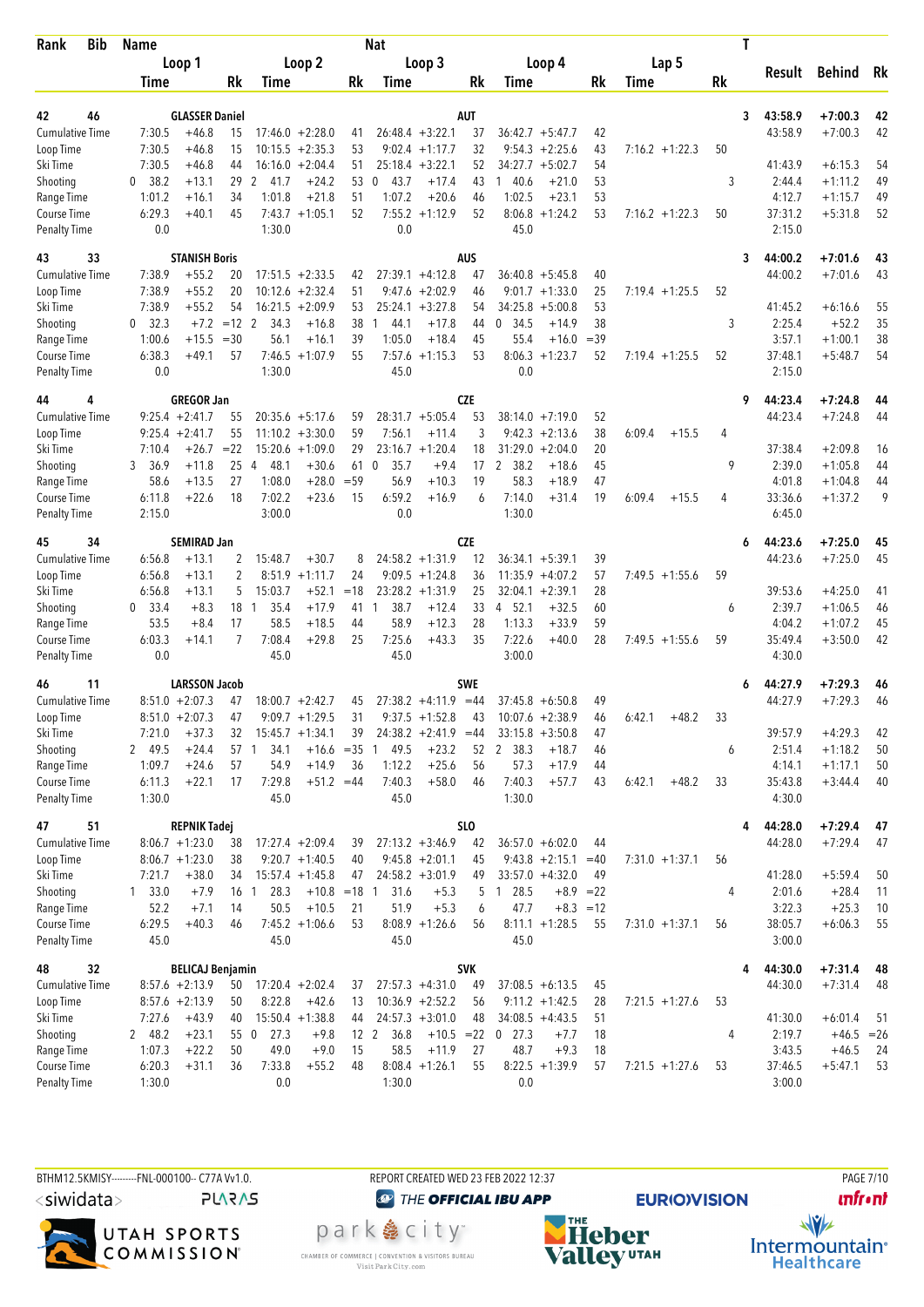| <b>Bib</b><br>Rank     | <b>Name</b>      |                       |            |                |                                         |                 | Nat                  |                                         |            |                                           |              |                        | T         |                   |                      |          |
|------------------------|------------------|-----------------------|------------|----------------|-----------------------------------------|-----------------|----------------------|-----------------------------------------|------------|-------------------------------------------|--------------|------------------------|-----------|-------------------|----------------------|----------|
|                        |                  | Loop 1                |            |                | Loop 2                                  |                 |                      | Loop 3                                  |            | Loop 4                                    |              | Lap 5                  |           |                   |                      |          |
|                        | Time             |                       | Rk         | Time           |                                         | Rk              | Time                 |                                         | Rk         | Time                                      | Rk           | Time                   | <b>Rk</b> | Result            | <b>Behind</b>        | Rk       |
|                        |                  |                       |            |                |                                         |                 |                      |                                         |            |                                           |              |                        |           |                   |                      |          |
| 7<br>49                |                  | <b>BRADFORD Noah</b>  |            |                |                                         |                 |                      |                                         | <b>AUS</b> |                                           |              |                        | 4         | 44:37.3           | $+7:38.7$            | 49       |
| <b>Cumulative Time</b> | 7:35.3           | $+51.6$<br>$+51.6$    | 18<br>18   |                | $17:11.9 + 1:53.9$                      | 34<br>45        |                      | $28:32.9 + 5:06.6$                      | 54<br>60   | $37:31.7 + 6:36.7$                        | 47           |                        |           | 44:37.3           | $+7:38.7$            | 49       |
| Loop Time<br>Ski Time  | 7:35.3<br>7:35.3 | $+51.6$               | 49         |                | $9:36.6 + 1:56.4$<br>$16:26.9 + 2:15.3$ | 54              |                      | $11:21.0 +3:36.3$<br>$25:32.9 + 3:36.6$ | 55         | $8:58.8 + 1:30.1$<br>34:31.7<br>$+5:06.7$ | 23<br>55     | $7:05.6 +1:11.7 = 46$  |           | 41:37.3           | $+6:08.7$            | 52       |
| Shooting               | 043.0            | $+17.9$               | 44         | 44.7<br>-1     | $+27.2$                                 | 57              | 51.7<br>3            | $+25.4$                                 | 57         | 0.40.7<br>$+21.1$                         | 54           |                        | 4         | 3:00.2            | $+1:27.0$            | 55       |
| Range Time             | 1:04.1           | $+19.0$               | 45         | 1:05.7         | $+25.7$                                 | 56              | 1:12.1               | $+25.5$                                 | 55         | 1:02.3<br>$+22.9$                         | 52           |                        |           | 4:24.2            | $+1:27.2$            | 54       |
| Course Time            | 6:31.2           | $+42.0$               | 50         | 7:45.9         | $+1:07.3$                               | 54              |                      | $7:53.9 +1:11.6$                        | 51         | $7:56.5 +1:13.9$                          | 50           | $7:05.6 +1:11.7 = 46$  |           | 37:13.1           | $+5:13.7$            | 49       |
| <b>Penalty Time</b>    | 0.0              |                       |            | 45.0           |                                         |                 | 2:15.0               |                                         |            | 0.0                                       |              |                        |           | 3:00.0            |                      |          |
| 50<br>14               |                  | <b>IN ALBON Noe</b>   |            |                |                                         |                 |                      |                                         | SUI        |                                           |              |                        | 8         | 44:45.6           | $+7:47.0$            | 50       |
| <b>Cumulative Time</b> |                  | $10:22.2 + 3:38.5$    | 61         |                | $20:06.1 + 4:48.1$                      | 58              |                      | $28:27.2 + 5:00.9$                      | 52         | $38:10.8 + 7:15.8$                        | 50           |                        |           | 44:45.6           | $+7:47.0$            | 50       |
| Loop Time              |                  | $10:22.2 + 3:38.5$    | 61         |                | $9:43.9 +2:03.7$                        | 46              | 8:21.1               | $+36.4$                                 | 9          | 9:43.6<br>$+2:14.9$                       | 39           | $+40.9 = 28$<br>6:34.8 |           |                   |                      |          |
| Ski Time               | 7:22.2           | $+38.5$               | 35         |                | $15:36.1 + 1:24.5$                      | 34              | 23:57.2              | $+2:00.9$                               | 32         | $32:10.8 + 2:45.8$                        | 29           |                        |           | 38:45.6           | $+3:17.0$            | 29       |
| Shooting               | 4 39.6           | $+14.5$               | 33 2       | 37.9           | $+20.4$                                 | $=46$           | 38.0<br>$\mathbf{0}$ | $+11.7$                                 | $= 27$     | $\overline{2}$<br>27.6<br>$+8.0$          | 19           |                        | 8         | 2:23.2            | $+50.0$              | 30       |
| Range Time             | 1:03.2           | $+18.1$               | 42         | 59.3           | $+19.3$                                 | 46              | 58.3                 | $+11.7$                                 | 26         | 52.0<br>$+12.6$                           | $= 28$       |                        |           | 3:52.8            | $+55.8$              | 36       |
| Course Time            | 6:19.0           | $+29.8$               | 34         | 7:14.6         | $+36.0$                                 | 31              | 7:22.8               | $+40.5$                                 | 30         | 7:21.6<br>$+39.0$                         | 27           | $+40.9$<br>6:34.8      | $= 28$    | 34:52.8           | $+2:53.4$            | 29       |
| <b>Penalty Time</b>    | 3:00.0           |                       |            | 1:30.0         |                                         |                 | 0.0                  |                                         |            | 1:30.0                                    |              |                        |           | 6:00.0            |                      |          |
| 54<br>51               |                  | <b>VSIVTSEV Ivar</b>  |            |                |                                         |                 |                      |                                         | EST        |                                           |              |                        | 8         | 44:56.2           | $+7:57.6$            | 51       |
| <b>Cumulative Time</b> |                  | $9:33.1 + 2:49.4$     | 57         |                | $18:30.6 + 3:12.6$                      | 50              |                      | $28:25.4 +4:59.1$                       | 51         | $38:13.0 + 7:18.0$                        | 51           |                        |           | 44:56.2           | $+7:57.6$            | 51       |
| Loop Time              |                  | $9:33.1 + 2:49.4$     | 57         |                | $8:57.5 +1:17.3$                        | 28              |                      | $9:54.8 + 2:10.1$                       | 48         | $9:47.6 + 2:18.9$                         | 42           | 6:43.2<br>$+49.3$      | 34        |                   |                      |          |
| Ski Time               | 7:18.1           | $+34.4$               | 30         |                | $15:30.6 +1:19.0$                       | 31              |                      | $23:55.4 +1:59.1$                       | 31         | $32:13.0 + 2:48.0$                        | 31           |                        |           | 38:56.2           | $+3:27.6$            | 31       |
| Shooting               | 35.9<br>3        | $+10.8$               | 24 1       | 28.2           | $+10.7$                                 | 17 <sup>2</sup> | 36.4                 | $+10.1$                                 | $=18$      | 2<br>24.4<br>$+4.8$                       | 7            |                        | 8         | 2:05.0            | $+31.8$              | 12       |
| Range Time             | 57.4             | $+12.3$               | 25         | 50.4           | $+10.4$                                 | 20              | 59.4                 | $+12.8$                                 | 32         | 46.3<br>$+6.9$                            | 6            |                        |           | 3:33.5            | $+36.5$              | 18       |
| Course Time            | 6:20.7<br>2:15.0 | $+31.5$               | 37         | 7:22.1<br>45.0 | $+43.5$                                 | 37              | 7:25.4<br>1:30.0     | $+43.1$                                 | 33         | 7:31.3<br>1:30.0                          | $+48.7 = 36$ | 6:43.2<br>$+49.3$      | 34        | 35:22.7<br>6:00.0 | $+3:23.3$            | 34       |
| <b>Penalty Time</b>    |                  |                       |            |                |                                         |                 |                      |                                         |            |                                           |              |                        |           |                   |                      |          |
| 52<br>52               |                  | <b>CIENIK Martin</b>  |            |                |                                         |                 |                      |                                         | <b>SVK</b> |                                           |              |                        | 4         | 45:01.6           | $+8:03.0$            | 52       |
| <b>Cumulative Time</b> |                  | $8:23.3 +1:39.6$      | 44         |                | $17:57.4 +2:39.4$                       | 44              |                      | $27:50.3 +4:24.0$                       | 48         | $37:34.1 + 6:39.1$                        | 48           |                        |           | 45:01.6           | $+8:03.0$            | 52       |
| Loop Time              |                  | $8:23.3 +1:39.6$      | 44         |                | $9:34.1 + 1:53.9$                       | 44              |                      | $9:52.9 + 2:08.2$                       | 47         | 9:43.8<br>$+2:15.1$                       | $=40$        | $7:27.5 +1:33.6$       | 55        |                   |                      |          |
| Ski Time               | 7:38.3           | $+54.6$               | $= 52$     |                | $16:27.4 + 2:15.8$                      | 55              |                      | $25:35.3 + 3:39.0$                      | 56         | $34:34.1 + 5:09.1$                        | 56           |                        |           | 42:01.6           | $+6:33.0$            | 56       |
| Shooting               | $1 \quad 40.2$   | $+15.1$               | 35         | 29.0<br>1      | $+11.5$                                 | 21              | 39.4<br>1            | $+13.1$                                 | 35         | $1 \t27.0$<br>$+7.4$                      | 17           |                        | 4         | 2:15.7            | $+42.5$              | 22       |
| Range Time             | 1:01.5           | $+16.4$               | $= 35$     | 52.6           | $+12.6$                                 | 25              | 1:01.1               | $+14.5$                                 | 35         | 51.3<br>$+11.9$                           | $= 24$       |                        |           | 3:46.5            | $+49.5$              | 32       |
| Course Time            | 6:36.8           | $+47.6$               | 53         | 7:56.5         | $+1:17.9$                               | 57              | 8:06.8               | $+1:24.5$                               | 54         | 8:07.5<br>$+1:24.9$                       | 54           | $7:27.5 +1:33.6$       | 55        | 38:15.1           | $+6:15.7$            | 56       |
| <b>Penalty Time</b>    | 45.0             |                       |            | 45.0           |                                         |                 | 45.0                 |                                         |            | 45.0                                      |              |                        |           | 3:00.0            |                      |          |
| 39<br>53               |                  | <b>CERVENKA Matej</b> |            |                |                                         |                 |                      |                                         | USA        |                                           |              |                        | 8         | 46:04.8           | $+9:06.2$            | 53       |
| <b>Cumulative Time</b> |                  | $8:19.6 + 1:35.9$     | 42         |                | $16:42.3 + 1:24.3$                      | 25              |                      | $27:38.2 +4:11.9$                       | $=44$      | 39:05.5<br>$+8:10.5$                      | 53           |                        |           | 46:04.8           | $+9:06.2$            | 53       |
| Loop Time              |                  | $8:19.6 + 1:35.9$     | 42         | 8:22.7         | $+42.5$                                 | 12              |                      | $10:55.9 + 3:11.2$                      | 57         | $11:27.3 + 3:58.6$                        | 56           | $6:59.3 +1:05.4$       | 44        |                   |                      |          |
| Ski Time               | 7:34.6           | $+50.9$               | 48         |                | $15:57.3 + 1:45.7$                      | 46              |                      | $24:38.2 +2:41.9 = 44$                  |            | $33:05.5 + 3:40.5$                        | 44           |                        |           | 40:04.8           | $+4:36.2$            | 45       |
| Shooting<br>Range Time | 146.5<br>1:07.5  | $+21.4$<br>$+22.4$    | 52 0<br>51 | 30.8<br>52.9   | $+13.3 = 28$ 3<br>$+12.9$               | 28              | 44.6<br>1:04.7       | $+18.3$<br>$+18.1$                      | 47<br>44   | 4 27.8<br>$+8.2$<br>54.0<br>$+14.6$       | 20<br>33     |                        | 8         | 2:29.8<br>3:59.1  | $+56.6$<br>$+1:02.1$ | 39<br>40 |
| Course Time            | 6:27.1           | $+37.9$               | 42         | 7:29.8         | $+51.2 = 44$                            |                 | 7:36.2               | $+53.9$                                 | 43         | 7:33.3<br>$+50.7$                         | 39           | $6:59.3 +1:05.4$       | 44        | 36:05.7           | $+4:06.3$            | 46       |
| <b>Penalty Time</b>    | 45.0             |                       |            | 0.0            |                                         |                 | 2:15.0               |                                         |            | 3:00.0                                    |              |                        |           | 6:00.0            |                      |          |
| 54<br>45               |                  | <b>BRADESKO Matic</b> |            |                |                                         |                 |                      |                                         | <b>SLO</b> |                                           |              |                        | 10        | 46:39.5           | $+9:40.9$            | 54       |
| <b>Cumulative Time</b> |                  | $7:50.4 +1:06.7$      | 31         |                | $19:03.3 + 3:45.3$                      | 54              |                      | $28:04.6 +4:38.3$                       | 50         | $39:42.2 + 8:47.2$                        | 54           |                        |           | 46:39.5           | $+9:40.9$            | 54       |
| Loop Time              |                  | $7:50.4 +1:06.7$      | 31         |                | $11:12.9 + 3:32.7$                      | 60              |                      | $9:01.3 +1:16.6$                        | 31         | $11:37.6 +4:08.9$                         | 59           | $6:57.3 +1:03.4$       | 43        |                   |                      |          |
| Ski Time               | 7:05.4           | $+21.7 = 15$          |            |                | $15:18.3 + 1:06.7$                      | 28              |                      | $23:34.6 + 1:38.3$                      | 28         | $32:12.2 + 2:47.2$                        | 30           |                        |           | 39:09.5           | $+3:40.9$            | 34       |
| Shooting               | $1 \quad 31.1$   | $+6.0$                |            | 74<br>38.0     | $+20.5 = 48$                            |                 | 32.7<br>1            | $+6.4$                                  | 8          | 4 36.1<br>$+16.5$                         | 42           |                        | 10        | 2:18.1            | $+44.9$              | 24       |
| Range Time             | 49.3             | $+4.2$                | 3          | 59.2           | $+19.2$                                 | 45              | 50.8                 | $+4.2$                                  | $=$ 3      | 56.0<br>$+16.6$                           | 41           |                        |           | 3:35.3            | $+38.3$              | 20       |
| Course Time            | 6:16.1           | $+26.9 = 28$          |            | 7:13.7         | $+35.1$                                 | 29              | 7:25.5               | $+43.2$                                 | 34         | 7:41.6<br>$+59.0$                         | 45           | $6:57.3 +1:03.4$       | 43        | 35:34.2           | $+3:34.8$            | 36       |
| <b>Penalty Time</b>    | 45.0             |                       |            | 3:00.0         |                                         |                 | 45.0                 |                                         |            | 3:00.0                                    |              |                        |           | 7:30.0            |                      |          |
| 55<br>10               |                  | <b>BRINDLE Oliver</b> |            |                |                                         |                 |                      |                                         | <b>CAN</b> |                                           |              |                        | 9         | 46:56.0           | $+9:57.4$            | 55       |
| <b>Cumulative Time</b> |                  | $9:00.0 + 2:16.3$     | 52         |                | $19:34.0 +4:16.0$                       | 55              |                      | $29:45.1 + 6:18.8$                      | 56         | $39:50.4 + 8:55.4$                        | 55           |                        |           | 46:56.0           | $+9:57.4$            | 55       |
| Loop Time              |                  | $9:00.0 + 2:16.3$     | 52         |                | $10:34.0 + 2:53.8$                      | 56              |                      | $10:11.1 + 2:26.4$                      | 52         | $10:05.3 + 2:36.6$                        | 45           | $7:05.6 +1:11.7 = 46$  |           |                   |                      |          |
| Ski Time               | 7:30.0           | $+46.3$               | 42         |                | $15:49.0 + 1:37.4$                      | 41              |                      | $24:30.1 + 2:33.8$                      | 42         | $33:05.4 + 3:40.4$                        | 43           |                        |           | 40:11.0           | $+4:42.4$            | 46       |
| Shooting               | 2 37.6           | $+12.5 = 27$ 3        |            | 25.2           | $+7.7$                                  |                 | 38.5<br>6 2          | $+12.2$                                 | 31         | 2 28.4<br>$+8.8$                          | 21           |                        | 9         | 2:09.9            | $+36.7$              | 15       |
| Range Time             | 56.9             | $+11.8$               | 24         | 45.9           | $+5.9$                                  | $=$ 5           | 59.8                 | $+13.2$                                 | 34         | 50.1<br>$+10.7$                           | 22           |                        |           | 3:32.7            | $+35.7$              | 16       |
| Course Time            | 6:33.1           | $+43.9$               | 52         | 7:33.1         | $+54.5$                                 | 47              | 7:41.3               | $+59.0$                                 | 47         | $7:45.2 +1:02.6$                          | 48           | $7:05.6 +1:11.7 = 46$  |           | 36:38.3           | $+4:38.9$            | 48       |
| <b>Penalty Time</b>    | 1:30.0           |                       |            | 2:15.0         |                                         |                 | 1:30.0               |                                         |            | 1:30.0                                    |              |                        |           | 6:45.0            |                      |          |



REPORT CREATED WED 23 FEB 2022 12:37 **O THE OFFICIAL IBU APP** 

park e city<sup>®</sup>

CHAMBER OF COMMERCE | CONVENTION & VISITORS BUREAU<br>Visit Park City.com



**EURIO)VISION** 

**PAGE 8/10 unfront**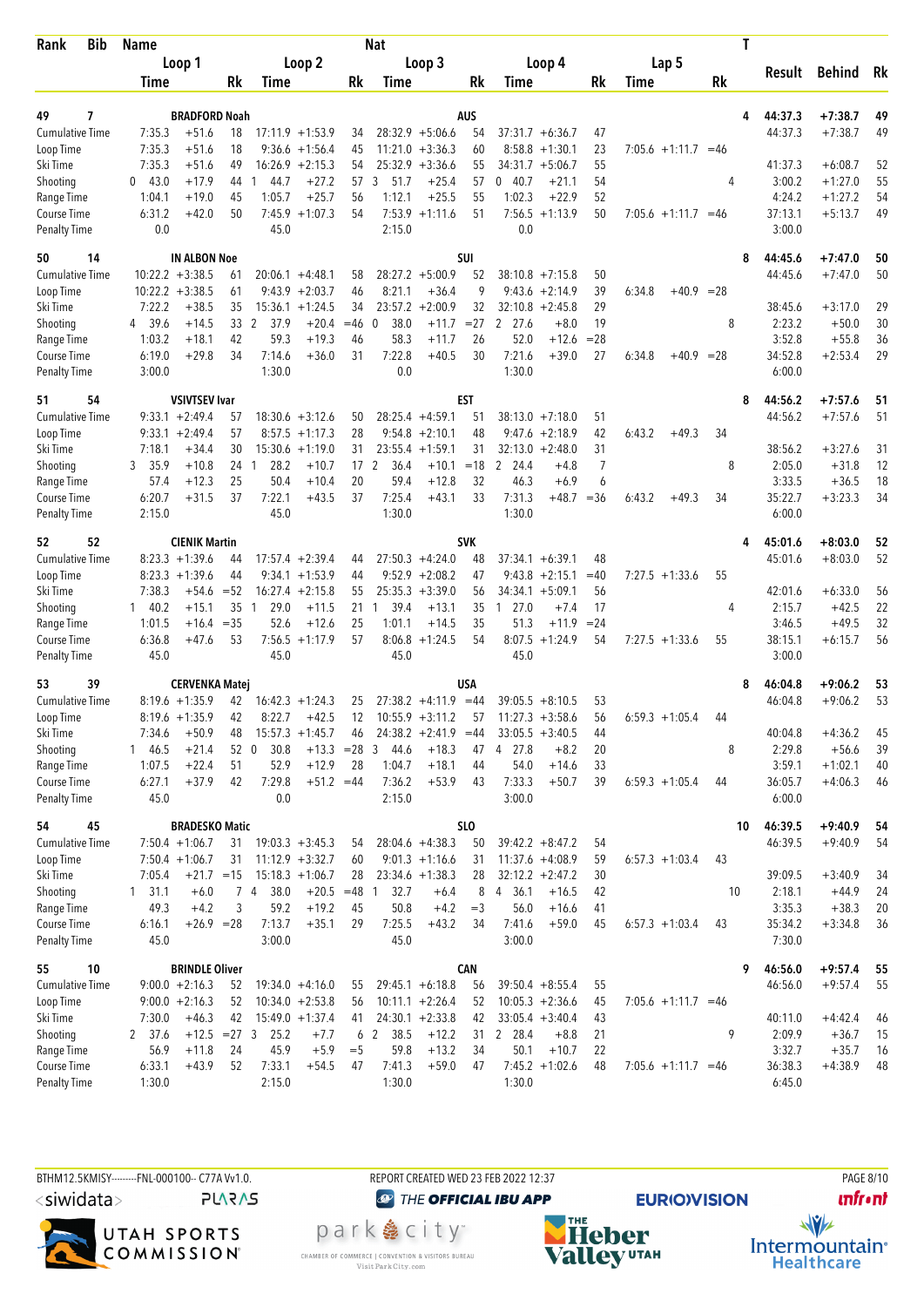| Rank                               | <b>Bib</b> | <b>Name</b>                           |           |                                 |          | <b>Nat</b>           |                   |            |                             |        |                   | Τ  |                   |                |     |
|------------------------------------|------------|---------------------------------------|-----------|---------------------------------|----------|----------------------|-------------------|------------|-----------------------------|--------|-------------------|----|-------------------|----------------|-----|
|                                    |            | Loop 1                                |           | Loop 2                          |          |                      | Loop 3            |            | Loop 4                      |        | Lap 5             |    |                   |                |     |
|                                    |            | <b>Time</b>                           | Rk        | Time                            | Rk       | Time                 |                   | Rk         | Time                        | Rk     | Time              | Rk | Result            | Behind         | Rk  |
| 56                                 | 47         | <b>FINK Mauro</b>                     |           |                                 |          |                      |                   | BEL        |                             |        |                   | 5  | 47:53.8           | $+10:55.2$     | 56  |
| <b>Cumulative Time</b>             |            | $9:35.6 + 2:51.9$                     | 58        | $18:48.9 + 3:30.9$              | 51       | $29:11.7 + 5:45.4$   |                   | 55         | $40:12.8 + 9:17.8$          | 56     |                   |    | 47:53.8           | $+10:55.2$     | 56  |
| Loop Time                          |            | $9:35.6 + 2:51.9$                     | 58        | $9:13.3 +1:33.1$                | 32       | $10:22.8 + 2:38.1$   |                   | 54         | $11:01.1 + 3:32.4$          | 55     | $7:41.0 + 1:47.1$ | 57 |                   |                |     |
| Ski Time                           |            | $8:05.6 +1:21.9$                      | 60        | $17:18.9 + 3:07.3$              | 60       | $26:56.7 + 5:00.4$   |                   | 59         | $36:27.8$ +7:02.8           | 59     |                   |    | 44:08.8           | $+8:40.2$      | 59  |
| Shooting                           |            | $+17.8$<br>2 42.9                     | 43<br>- 0 | 38.2<br>$+20.7$                 | 50       | 55.1<br>$\mathbf{1}$ | $+28.8$           | 59         | 2 43.1<br>$+23.5$           | 56     |                   | 5  | 2:59.4            | $+1:26.2$      | 54  |
| Range Time                         |            | $+18.6$<br>1:03.7                     | 44        | 1:02.1<br>$+22.1$               | 52       | 1:16.0               | $+29.4$           | 58         | 1:05.7<br>$+26.3$           | 58     |                   |    | 4:27.5            | $+1:30.5$      | 55  |
| Course Time                        |            | $7:01.9 +1:12.7$                      | 61        | $8:11.2 +1:32.6$                | 60       | 8:21.8               | $+1:39.5$         | 58         | $8:25.4 +1:42.8$            | 58     | $7:41.0 +1:47.1$  | 57 | 39:41.3           | $+7:41.9$      | 58  |
| <b>Penalty Time</b>                |            | 1:30.0                                |           | 0.0                             |          | 45.0                 |                   |            | 1:30.0                      |        |                   |    | 3:45.0            |                |     |
| 57                                 | 2          | <b>WEDDERBURN Quentin</b>             |           |                                 |          |                      |                   | <b>GBR</b> |                             |        |                   | 6  | 48:24.6           | $+11:26.0$     | 57  |
| <b>Cumulative Time</b>             |            | $10:09.6 + 3:25.9$                    | 60        | $20:52.4$ +5:34.4               | 60       | $31:11.2 +7:44.9$    |                   | 59         | $40:42.4 + 9:47.4$          | 57     |                   |    | 48:24.6           | $+11:26.0$     | 57  |
| Loop Time                          |            | $10:09.6 + 3:25.9$                    | 60        | $10:42.8 + 3:02.6$              | 57       | $10:18.8 + 2:34.1$   |                   | 53         | $9:31.2 +2:02.5$            | 36     | $7:42.2 +1:48.3$  | 58 |                   |                |     |
| Ski Time                           |            | $7:54.6 +1:10.9$                      | 57        | $17:07.4 +2:55.8$               | 59       | $26:41.2 +4:44.9$    |                   | 58         | $36:12.4 + 6:47.4$          | 58     |                   |    | 43:54.6           | $+8:26.0$      | 58  |
| Shooting                           |            | 3 39.8<br>$+14.7$                     | 34 2      | 40.2<br>$+22.7$                 | 52       | 38.4<br>-1           | $+12.1$           | 30         | 0, 33.5<br>$+13.9$          | $= 35$ |                   | 6  | 2:32.0            | $+58.8$        | 41  |
| Range Time                         |            | 1:02.2<br>$+17.1$                     | 38        | 1:04.0<br>$+24.0$               | $= 53$   | 1:03.5               | $+16.9$           | 41         | 57.7<br>$+18.3$             | 46     |                   |    | 4:07.4            | $+1:10.4$      | 47  |
| Course Time                        |            | $6:52.4 +1:03.2$                      | 59        | $8:08.8 + 1:30.2$               | 59       | 8:30.3               | $+1:48.0$         | 59         | 8:33.5<br>$+1:50.9$         | 59     | $7:42.2 +1:48.3$  | 58 | 39:47.2           | $+7:47.8$      | 59  |
| <b>Penalty Time</b>                |            | 2:15.0                                |           | 1:30.0                          |          | 45.0                 |                   |            | 0.0                         |        |                   |    | 4:30.0            |                |     |
| 58                                 | 56         | <b>FINK Hugo</b>                      |           |                                 |          |                      |                   | BEL        |                             |        |                   | 5  | 48:59.7           | $+12:01.1$     | 58  |
| <b>Cumulative Time</b>             |            | $9:36.5 +2:52.8$                      | 59        | $18:55.5 + 3:37.5$              | 53       | $30:08.3 + 6:42.0$   |                   | 57         | $40:54.2 +9:59.2$           | 58     |                   |    | 48:59.7           | $+12:01.1$     | 58  |
| Loop Time                          |            | $9:36.5 +2:52.8$                      | 59        | $9:19.0 +1:38.8$                | 38       | $11:12.8 + 3:28.1$   |                   | 59         | $10:45.9 + 3:17.2$          | 54     | $8:05.5 +2:11.6$  | 60 |                   |                |     |
| Ski Time                           |            | $8:06.5 +1:22.8$                      | 61        | $17:25.5 + 3:13.9$              | 61       | $27:08.3 + 5:12.0$   |                   | 60         | $37:09.2 +7:44.2$           | 60     |                   |    | 45:14.7           | $+9:46.1$      | 60  |
| Shooting                           |            | 2 46.8<br>$+21.7$                     | 53        | $\mathbf{0}$<br>36.3<br>$+18.8$ | 43 2     | 44.4                 | $+18.1$           | 46         | 51.1<br>$+31.5$<br>1        | 58     |                   | 5  | 2:58.6            | $+1:25.4$      | 52  |
| Range Time                         |            | 1:09.4<br>$+24.3$                     | 55        | 59.9<br>$+19.9$                 | 47       | 1:07.7               | $+21.1$           | 48         | 1:15.7<br>$+36.3$           | 60     |                   |    | 4:32.7            | $+1:35.7$      | 57  |
| Course Time                        |            | $6:57.1 + 1:07.9$                     | 60        | 8:19.1<br>$+1:40.5$             | 61       |                      | $8:35.1 + 1:52.8$ | 60         | $8:45.2 + 2:02.6$           | 60     | $8:05.5 +2:11.6$  | 60 | 40:42.0           | $+8:42.6$      | 60  |
| <b>Penalty Time</b>                |            | 1:30.0                                |           | 0.0                             |          | 1:30.0               |                   |            | 45.0                        |        |                   |    | 3:45.0            |                |     |
| 59                                 | 43         | <b>CRNIC Filip</b>                    |           |                                 |          |                      |                   | CRO        |                             |        |                   | 11 | 49:53.1           | $+12:54.5$     | 59  |
| Cumulative Time                    |            | $9:27.5 +2:43.8$                      | 56        | $19:40.9 + 4:22.9$              | 56       | $30:38.8 + 7:12.5$   |                   | 58         | $42:30.6 +11:35$ .          | 59     |                   |    | 49:53.1           | $+12:54.5$     | 59  |
| Loop Time                          |            | $9:27.5 + 2:43.8$                     | 56        | $10:13.4 +2:33.2$               | 52       | $10:57.9 + 3:13.2$   |                   | 58         | 11:51.8<br>$+4:23.1$        | 60     | $7:22.5 +1:28.6$  | 54 |                   |                |     |
| Ski Time                           |            | $7:57.5 +1:13.8$                      | 59        | $16:40.9 + 2:29.3$              | 56       | $25:23.8 + 3:27.5$   |                   | 53         | $+4:50.6$<br>34:15.6        | 52     |                   |    | 41:38.1           | $+6:09.5$      | 53  |
| Shooting                           |            | $+31.5$<br>2 56.6                     | 62<br>-2  | 35.6<br>$+18.1$                 | 42 3     | 36.4                 | $+10.1$           | $=18$      | $+32.1$<br>4<br>51.7        | 59     |                   | 11 | 3:00.5            | $+1:27.3$      | 56  |
| Range Time                         |            | 1:20.5<br>$+35.4$                     | 62        | 1:00.2<br>$+20.2$               | $=48$    | 59.5                 | $+12.9$           | 33         | 57.5<br>$+18.1$             | 45     |                   |    | 4:17.7            | $+1:20.7$      | 52  |
| Course Time                        |            | 6:37.0<br>$+47.8$                     | 54        | $7:43.2 +1:04.6$                | 51       | 7:43.4               | $+1:01.1$         | 49         | $7:54.3 +1:11.7$            | 49     | $7:22.5 +1:28.6$  | 54 | 37:20.4           | $+5:21.0$      | 50  |
| Penalty Time                       |            | 1:30.0                                |           | 1:30.0                          |          | 2:15.0               |                   |            | 3:00.0                      |        |                   |    | 8:15.0            |                |     |
| 60                                 | 44         | <b>SPARKE Phoenix</b>                 |           |                                 |          |                      |                   | <b>AUS</b> |                             |        |                   | 11 | 51:23.7           | $+14:25.1$     | 60  |
| <b>Cumulative Time</b>             |            | $8:42.4 +1:58.7$                      | 46        | $21:15.8 + 5:57.8$              | 61       | $31:41.3 + 8:15.0$   |                   | 60         | $44:06.2 + 13:11$           | 60     |                   |    | 51:23.7           | $+14:25.1$     | 60  |
| Loop Time                          |            | $8:42.4 +1:58.7$                      | 46        | $12:33.4 +4:53.2$               | 62       | $10:25.5 + 2:40.8$   |                   | 55         | $12:24.9 +4:56.2$           | 61     | $7:17.5 +1:23.6$  | 51 |                   |                |     |
| Ski Time                           |            | $7:57.4 +1:13.7$                      | 58        | $16:45.8 + 2:34.2$              | 58       | $26:26.3 +4:30.0$    |                   | 57         | $35:51.2 + 6:26.2$          | 57     |                   |    | 43:08.7           | $+7:40.1$      | 57  |
| Shooting                           |            | $+31.0$<br>1 56.1                     | 61        | 5 43.9<br>$+26.4$               | 56       | 55.3<br>$\mathbf{1}$ | $+29.0$           | 60         | 4 39.0<br>$+19.4$           | 49     |                   | 11 | 3:14.5            | $+1:41.3$      | 58  |
| Range Time                         |            | $+34.6$<br>1:19.7                     | 61        | 1:09.9<br>$+29.9$               | 61       | 1:20.2               | $+33.6$           | 61         | 1:03.4<br>$+24.0$           | 55     |                   |    | 4:53.2            | $+1:56.2$      | 60  |
| Course Time<br><b>Penalty Time</b> |            | 6:37.7<br>$+48.5$<br>45.0             | 55        | 7:38.5<br>$+59.9$<br>3:45.0     | 50       | 45.0                 | $8:20.3 +1:38.0$  | 57         | $8:21.5 +1:38.9$<br>3:00.0  | 56     | $7:17.5 +1:23.6$  | 51 | 38:15.5<br>8:15.0 | $+6:16.1$      | 57  |
|                                    |            |                                       |           |                                 |          |                      |                   |            |                             |        |                   |    |                   |                |     |
| 61                                 | 13         | <b>MAGIS Antoine</b>                  |           |                                 |          |                      |                   | BEL        |                             |        |                   | 12 | 55:53.8           | $+18:55.2$     | -61 |
| <b>Cumulative Time</b>             |            | $12:16.3 + 5:32.6$                    | 62        | $24:31.9 +9:13.9$               | 62       | $36:05.4 +12:39$ .   |                   | 61         | $47:41.8 + 16:46$ .         | 61     |                   |    | 55:53.8           | $+18:55.2$     | 61  |
| Loop Time                          |            | $12:16.3 + 5:32.6$                    | 62        | $12:15.6 +4:35.4$               | 61       | $11:33.5 + 3:48.8$   |                   | 61         | $11:36.4 +4:07.7$           | 58     | $8:12.0 + 2:18.1$ | 61 |                   |                |     |
| Ski Time                           |            | $8:31.3 +1:47.6$                      | 62        | $18:31.9 +4:20.3$               | 62       | $28:35.4 + 6:39.1$   |                   | 61         | $38:41.8 +9:16.8$           | 61     |                   |    | 46:53.8           | $+11:25.2$     | -61 |
| Shooting                           |            | 545.1<br>$+20.0$                      | 48        | 3 56.7<br>$+39.2$               |          | 62 2<br>53.1         | $+26.8$           | 58         | 2 40.1<br>$+20.5$           | 52     |                   | 12 | 3:15.1            | $+1:41.9$ = 59 |     |
| Range Time<br>Course Time          |            | 1:09.5<br>$+24.4$<br>$7:21.8 +1:32.6$ | 56        | 1:22.3<br>$+42.3$               | 62<br>62 | 1:18.0               | $+31.4$           | 60         | 1:04.6<br>$+25.2$           | 57     |                   |    | 4:54.4            | $+1:57.4$      | 61  |
| <b>Penalty Time</b>                |            | 3:45.0                                | 62        | $8:38.3 +1:59.7$<br>2:15.0      |          | 1:30.0               | $8:45.5 + 2:03.2$ | 61         | $9:01.8 + 2:19.2$<br>1:30.0 | 61     | $8:12.0 + 2:18.1$ | 61 | 41:59.4<br>9:00.0 | $+10:00.0$     | 61  |
|                                    |            |                                       |           |                                 |          |                      |                   |            |                             |        |                   |    |                   |                |     |





**O THE OFFICIAL IBU APP** park e city<sup>®</sup> CHAMBER OF COMMERCE | CONVENTION & VISITORS BUREAU<br>Visit Park City.com



**EURIO)VISION**